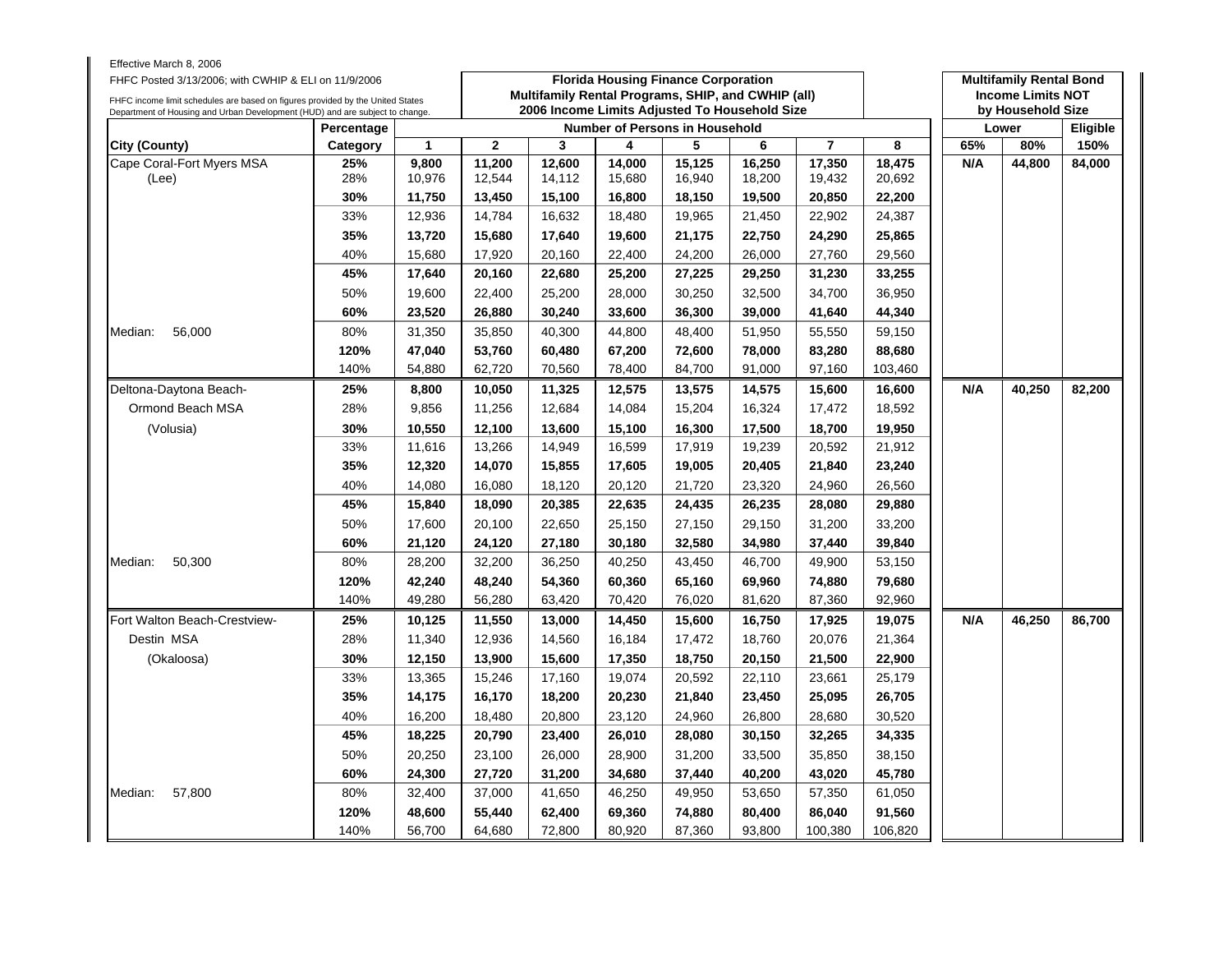| Effective March 8, 2006<br>FHFC Posted 3/13/2006; with CWHIP & ELI on 11/9/2006<br>FHFC income limit schedules are based on figures provided by the United States |            |        |              | Multifamily Rental Programs, SHIP, and CWHIP (all)<br>2006 Income Limits Adjusted To Household Size |        | <b>Florida Housing Finance Corporation</b> |        |                |         |        | <b>Multifamily Rental Bond</b><br><b>Income Limits NOT</b><br>by Household Size |          |
|-------------------------------------------------------------------------------------------------------------------------------------------------------------------|------------|--------|--------------|-----------------------------------------------------------------------------------------------------|--------|--------------------------------------------|--------|----------------|---------|--------|---------------------------------------------------------------------------------|----------|
| Department of Housing and Urban Development (HUD) and are subject to change.                                                                                      | Percentage |        |              |                                                                                                     |        | <b>Number of Persons in Household</b>      |        |                |         |        | Lower                                                                           | Eligible |
| <b>City (County)</b>                                                                                                                                              | Category   | 1      | $\mathbf{2}$ | 3                                                                                                   | 4      | 5                                          | 6      | $\overline{7}$ | 8       | 65%    | 80%                                                                             | 150%     |
| Gainesville MSA                                                                                                                                                   | 25%        | 9,550  | 10,900       | 12,275                                                                                              | 13,625 | 14,725                                     | 15,800 | 16,900         | 17,975  | N/A    | 43,600                                                                          | 82,200   |
| (Alachua/Gilchrist)                                                                                                                                               | 28%        | 10,696 | 12,208       | 13,748                                                                                              | 15,260 | 16,492                                     | 17,696 | 18,928         | 20,132  |        |                                                                                 |          |
|                                                                                                                                                                   | 30%        | 11,450 | 13,100       | 14,700                                                                                              | 16,350 | 17,650                                     | 18,950 | 20,250         | 21,600  |        |                                                                                 |          |
|                                                                                                                                                                   | 33%        | 12,606 | 14,388       | 16,203                                                                                              | 17,985 | 19,437                                     | 20,856 | 22,308         | 23,727  |        |                                                                                 |          |
|                                                                                                                                                                   | 35%        | 13,370 | 15,260       | 17,185                                                                                              | 19,075 | 20,615                                     | 22,120 | 23,660         | 25,165  |        |                                                                                 |          |
|                                                                                                                                                                   | 40%        | 15,280 | 17,440       | 19,640                                                                                              | 21,800 | 23,560                                     | 25,280 | 27,040         | 28,760  |        |                                                                                 |          |
|                                                                                                                                                                   | 45%        | 17,190 | 19,620       | 22,095                                                                                              | 24,525 | 26,505                                     | 28,440 | 30,420         | 32,355  |        |                                                                                 |          |
|                                                                                                                                                                   | 50%        | 19,100 | 21,800       | 24,550                                                                                              | 27,250 | 29,450                                     | 31,600 | 33,800         | 35,950  |        |                                                                                 |          |
|                                                                                                                                                                   | 60%        | 22,920 | 26,160       | 29,460                                                                                              | 32,700 | 35,340                                     | 37,920 | 40,560         | 43,140  |        |                                                                                 |          |
| 54,500<br>Median:                                                                                                                                                 | 80%        | 30,500 | 34,900       | 39,250                                                                                              | 43,600 | 47,100                                     | 50,600 | 54,050         | 57,550  |        |                                                                                 |          |
|                                                                                                                                                                   | 120%       | 45,840 | 52,320       | 58,920                                                                                              | 65,400 | 70,680                                     | 75,840 | 81,120         | 86,280  |        |                                                                                 |          |
|                                                                                                                                                                   | 140%       | 53,480 | 61,040       | 68,740                                                                                              | 76,300 | 82,460                                     | 88,480 | 94,640         | 100,660 |        |                                                                                 |          |
| Jacksonville MSA                                                                                                                                                  |            |        |              |                                                                                                     |        |                                            |        |                |         |        |                                                                                 |          |
| <b>Baker County HMFA</b>                                                                                                                                          | 25%        | 9,200  | 10,500       | 11,825                                                                                              | 13,125 | 14,175                                     | 15,225 | 16,275         | 17,325  | N/A    | 42,000                                                                          | 82,200   |
|                                                                                                                                                                   | 28%        | 10,304 | 11,760       | 13,244                                                                                              | 14,700 | 15,876                                     | 17,052 | 18,228         | 19,404  |        |                                                                                 |          |
|                                                                                                                                                                   | 30%        | 11,050 | 12,600       | 14,200                                                                                              | 15,750 | 17,000                                     | 18,250 | 19,550         | 20,800  |        |                                                                                 |          |
|                                                                                                                                                                   | 33%        | 12,144 | 13,860       | 15,609                                                                                              | 17,325 | 18,711                                     | 20,097 | 21,483         | 22,869  |        |                                                                                 |          |
|                                                                                                                                                                   | 35%        | 12,880 | 14,700       | 16,555                                                                                              | 18,375 | 19,845                                     | 21,315 | 22,785         | 24,255  |        |                                                                                 |          |
|                                                                                                                                                                   | 40%        | 14,720 | 16,800       | 18,920                                                                                              | 21,000 | 22,680                                     | 24,360 | 26,040         | 27,720  |        |                                                                                 |          |
|                                                                                                                                                                   | 45%        | 16,560 | 18,900       | 21,285                                                                                              | 23,625 | 25,515                                     | 27,405 | 29,295         | 31,185  |        |                                                                                 |          |
|                                                                                                                                                                   | 50%        | 18,400 | 21,000       | 23,650                                                                                              | 26,250 | 28,350                                     | 30,450 | 32,550         | 34,650  |        |                                                                                 |          |
|                                                                                                                                                                   | 60%        | 22,080 | 25,200       | 28,380                                                                                              | 31,500 | 34,020                                     | 36,540 | 39,060         | 41,580  |        |                                                                                 |          |
| 52,500<br>Median:                                                                                                                                                 | 80%        | 29,400 | 33,600       | 37,800                                                                                              | 42,000 | 45,350                                     | 48,700 | 52,100         | 55,450  |        |                                                                                 |          |
|                                                                                                                                                                   | 120%       | 44,160 | 50,400       | 56,760                                                                                              | 63,000 | 68,040                                     | 73,080 | 78,120         | 83,160  |        |                                                                                 |          |
|                                                                                                                                                                   | 140%       | 51,520 | 58,800       | 66,220                                                                                              | 73,500 | 79,380                                     | 85,260 | 91,140         | 97,020  |        |                                                                                 |          |
| Jacksonville HMFA                                                                                                                                                 | 25%        | 10,550 | 12,050       | 13,575                                                                                              | 15,075 | 16,275                                     | 17,475 | 18,700         | 19,900  | 39,195 | 48,250                                                                          | 90,450   |
| (Clay/Duval/                                                                                                                                                      | 28%        | 11,816 | 13,496       | 15,204                                                                                              | 16,884 | 18,228                                     | 19,572 | 20,944         | 22,288  |        |                                                                                 |          |
| Nassau/Saint Johns)                                                                                                                                               | 30%        | 12,650 | 14,500       | 16,300                                                                                              | 18,100 | 19,550                                     | 21,000 | 22,450         | 23,900  |        |                                                                                 |          |
|                                                                                                                                                                   | 33%        | 13,926 | 15,906       | 17,919                                                                                              | 19,899 | 21,483                                     | 23,067 | 24,684         | 26,268  |        |                                                                                 |          |
|                                                                                                                                                                   | 35%        | 14,770 | 16,870       | 19,005                                                                                              | 21,105 | 22,785                                     | 24,465 | 26,180         | 27,860  |        |                                                                                 |          |
|                                                                                                                                                                   | 40%        | 16,880 | 19,280       | 21,720                                                                                              | 24,120 | 26,040                                     | 27,960 | 29,920         | 31,840  |        |                                                                                 |          |
|                                                                                                                                                                   | 45%        | 18,990 | 21,690       | 24,435                                                                                              | 27,135 | 29,295                                     | 31,455 | 33,660         | 35,820  |        |                                                                                 |          |
|                                                                                                                                                                   | 50%        | 21,100 | 24,100       | 27,150                                                                                              | 30,150 | 32,550                                     | 34,950 | 37,400         | 39,800  |        |                                                                                 |          |
|                                                                                                                                                                   | 60%        | 25,320 | 28,920       | 32,580                                                                                              | 36,180 | 39,060                                     | 41,940 | 44,880         | 47,760  |        |                                                                                 |          |
| 60,300<br>Median:                                                                                                                                                 | 80%        | 33,800 | 38,600       | 43,450                                                                                              | 48,250 | 52,100                                     | 55,950 | 59,850         | 63,700  |        |                                                                                 |          |
|                                                                                                                                                                   | 120%       | 50,640 | 57,840       | 65,160                                                                                              | 72,360 | 78,120                                     | 83,880 | 89,760         | 95,520  |        |                                                                                 |          |
|                                                                                                                                                                   | 140%       | 59,080 | 67,480       | 76,020                                                                                              | 84,420 | 91,140                                     | 97,860 | 104,720        | 111,440 |        |                                                                                 |          |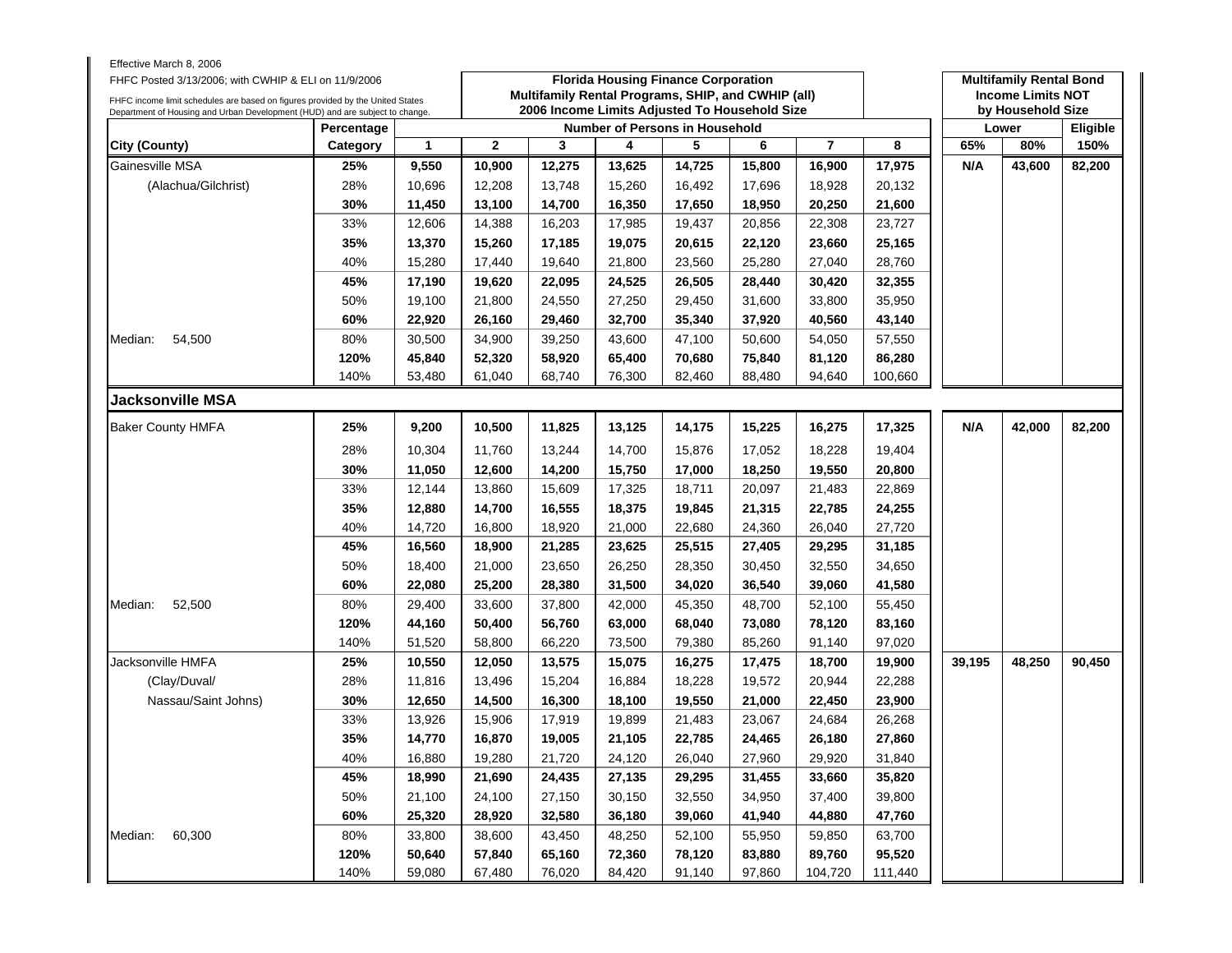| Effective March 8, 2006                                                        |            |        |                                |        |        |                                                    |        |        |        |     |                                |                 |
|--------------------------------------------------------------------------------|------------|--------|--------------------------------|--------|--------|----------------------------------------------------|--------|--------|--------|-----|--------------------------------|-----------------|
| FHFC Posted 3/13/2006; with CWHIP & ELI on 11/9/2006                           |            |        |                                |        |        | <b>Florida Housing Finance Corporation</b>         |        |        |        |     | <b>Multifamily Rental Bond</b> |                 |
| FHFC income limit schedules are based on figures provided by the United States |            |        |                                |        |        | Multifamily Rental Programs, SHIP, and CWHIP (all) |        |        |        |     | <b>Income Limits NOT</b>       |                 |
| Department of Housing and Urban Development (HUD) and are subject to change.   |            |        |                                |        |        | 2006 Income Limits Adjusted To Household Size      |        |        |        |     | by Household Size              |                 |
|                                                                                | Percentage |        | Number of Persons in Household |        |        |                                                    |        |        |        |     | Lower                          | <b>Eligible</b> |
| City (County)                                                                  | Category   |        | 8<br>2<br>3<br>5<br>6<br>4     |        |        |                                                    |        |        |        |     | 80%                            | 150%            |
| Lakeland MSA                                                                   | 25%        | 8,675  | 9,900                          | 11,150 | 12,375 | 13,375                                             | 14,350 | 15,350 | 16,325 | N/A | 39,600                         | 82,200          |
| (Polk)                                                                         | 28%        | 9,716  | 11,088                         | 12,488 | 13,860 | 14,980                                             | 16,072 | 17,192 | 18,284 |     |                                |                 |
|                                                                                | 30%        | 10,400 | 11,900                         | 13,350 | 14,850 | 16,050                                             | 17,250 | 18,400 | 19,600 |     |                                |                 |
|                                                                                | 33%        | 11,451 | 13,068                         | 14,718 | 16,335 | 17,655                                             | 18,942 | 20,262 | 21,549 |     |                                |                 |
|                                                                                | 35%        | 12,145 | 13,860                         | 15,610 | 17,325 | 18,725                                             | 20,090 | 21,490 | 22,855 |     |                                |                 |
|                                                                                | 40%        | 13,880 | 15,840                         | 17,840 | 19,800 | 21,400                                             | 22,960 | 24,560 | 26,120 |     |                                |                 |
|                                                                                | 45%        | 15,615 | 17,820                         | 20,070 | 22,275 | 24,075                                             | 25,830 | 27,630 | 29,385 |     |                                |                 |
|                                                                                | 50%        | 17,350 | 19,800                         | 22,300 | 24,750 | 26,750                                             | 28,700 | 30,700 | 32,650 |     |                                |                 |
|                                                                                | 60%        | 20,820 | 23,760                         | 26,760 | 29,700 | 32,100                                             | 34,440 | 36,840 | 39,180 |     |                                |                 |
| 49,500<br>Median:                                                              | 80%        | 27,700 | 31,700                         | 35,650 | 39,600 | 42,750                                             | 45,950 | 49,100 | 52,250 |     |                                |                 |
|                                                                                | 120%       | 41,640 | 47,520                         | 53,520 | 59,400 | 64,200                                             | 68,880 | 73,680 | 78,360 |     |                                |                 |
|                                                                                | 140%       | 48,580 | 55,440                         | 62,440 | 69,300 | 74,900                                             | 80,360 | 85,960 | 91,420 |     |                                |                 |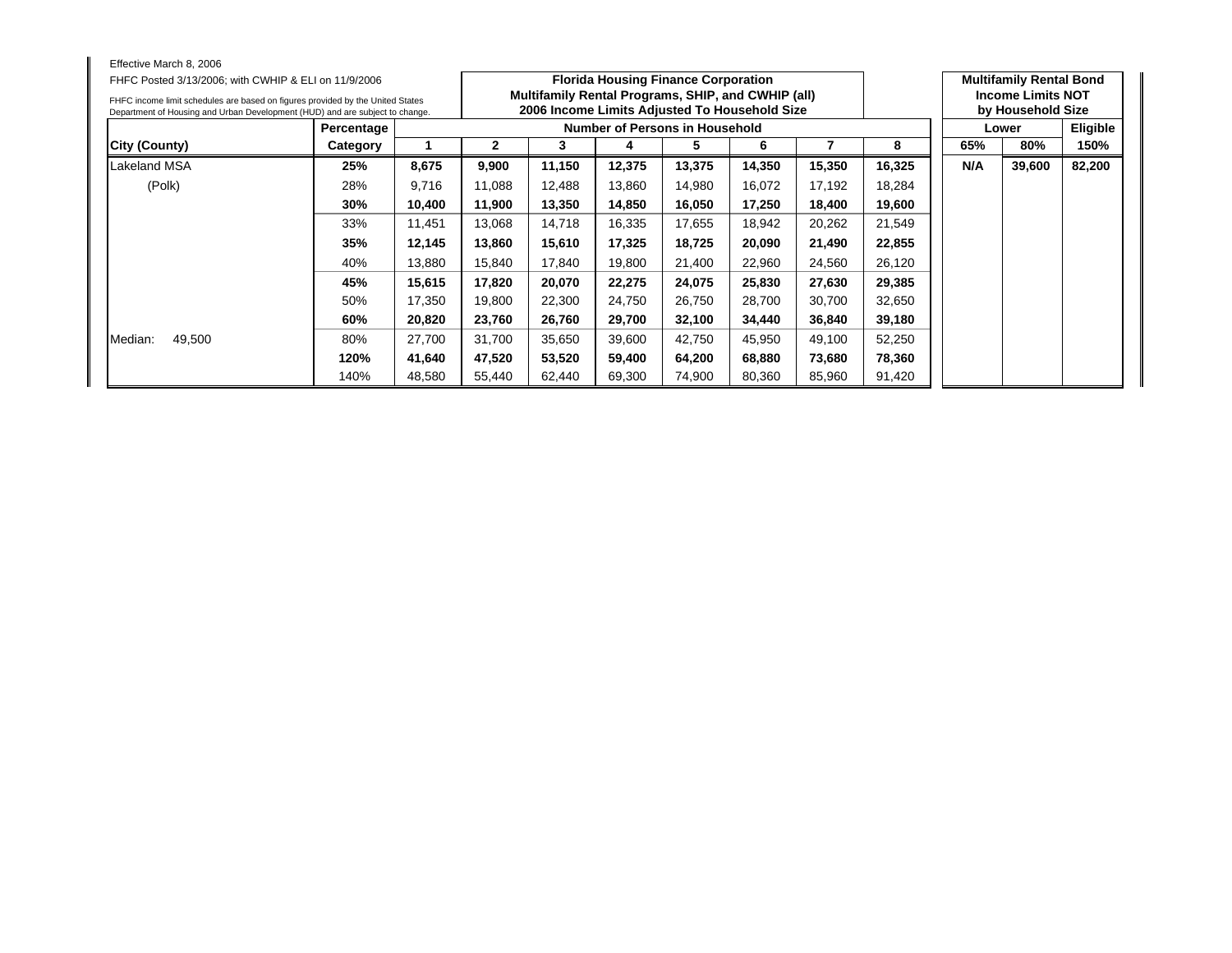| Effective March 8, 2006<br>FHFC Posted 3/13/2006; with CWHIP & ELI on 11/9/2006                                                                                |            |        |              |        | <b>Florida Housing Finance Corporation</b> |        |                                                                                                     |                |         |        | <b>Multifamily Rental Bond</b>                |          |
|----------------------------------------------------------------------------------------------------------------------------------------------------------------|------------|--------|--------------|--------|--------------------------------------------|--------|-----------------------------------------------------------------------------------------------------|----------------|---------|--------|-----------------------------------------------|----------|
| FHFC income limit schedules are based on figures provided by the United States<br>Department of Housing and Urban Development (HUD) and are subject to change. |            |        |              |        |                                            |        | Multifamily Rental Programs, SHIP, and CWHIP (all)<br>2006 Income Limits Adjusted To Household Size |                |         |        | <b>Income Limits NOT</b><br>by Household Size |          |
|                                                                                                                                                                | Percentage |        |              |        | <b>Number of Persons in Household</b>      |        |                                                                                                     |                |         |        | Lower                                         | Eligible |
| <b>City (County)</b>                                                                                                                                           | Category   | 1      | $\mathbf{2}$ | 3      | 4                                          | 5      | 6                                                                                                   | $\overline{7}$ | 8       | 65%    | 80%                                           | 150%     |
| Miami-Fort Lauderdale-Miami Beach MSA                                                                                                                          |            |        |              |        |                                            |        |                                                                                                     |                |         |        |                                               |          |
| Fort Lauderdale HMFA                                                                                                                                           | 25%        | 10,600 | 12,125       | 13,625 | 15,150                                     | 16,350 | 17,575                                                                                              | 18,775         | 20,000  | N/A    | 48,500                                        | 90,900   |
| (Broward)                                                                                                                                                      | 28%        | 11,872 | 13,580       | 15,260 | 16,968                                     | 18,312 | 19,684                                                                                              | 21,028         | 22,400  |        |                                               |          |
|                                                                                                                                                                | 30%        | 12,750 | 14,550       | 16,400 | 18,200                                     | 19,650 | 21,100                                                                                              | 22,550         | 24,000  |        |                                               |          |
|                                                                                                                                                                | 33%        | 13,992 | 16,005       | 17,985 | 19,998                                     | 21,582 | 23,199                                                                                              | 24,783         | 26,400  |        |                                               |          |
|                                                                                                                                                                | 35%        | 14,840 | 16,975       | 19,075 | 21,210                                     | 22,890 | 24,605                                                                                              | 26,285         | 28,000  |        |                                               |          |
|                                                                                                                                                                | 40%        | 16,960 | 19,400       | 21,800 | 24,240                                     | 26,160 | 28,120                                                                                              | 30,040         | 32,000  |        |                                               |          |
|                                                                                                                                                                | 45%        | 19,080 | 21,825       | 24,525 | 27,270                                     | 29,430 | 31,635                                                                                              | 33,795         | 36,000  |        |                                               |          |
|                                                                                                                                                                | 50%        | 21,200 | 24,250       | 27,250 | 30,300                                     | 32,700 | 35,150                                                                                              | 37,550         | 40,000  |        |                                               |          |
|                                                                                                                                                                | 60%        | 25,440 | 29,100       | 32,700 | 36,360                                     | 39,240 | 42,180                                                                                              | 45,060         | 48,000  |        |                                               |          |
| 60,600<br>Median:                                                                                                                                              | 80%        | 33,950 | 38,800       | 43,650 | 48,500                                     | 52,400 | 56,250                                                                                              | 60,150         | 64,000  |        |                                               |          |
|                                                                                                                                                                | 120%       | 50,880 | 58,200       | 65,400 | 72,720                                     | 78,480 | 84,360                                                                                              | 90,120         | 96,000  |        |                                               |          |
|                                                                                                                                                                | 140%       | 59,360 | 67,900       | 76,300 | 84,840                                     | 91,560 | 98,420                                                                                              | 105,140        | 112,000 |        |                                               |          |
| Miami-Miami Beach-                                                                                                                                             | 25%        | 9,775  | 11,175       | 12,575 | 13,975                                     | 15,100 | 16,200                                                                                              | 17,325         | 18,450  | N/A    | 44,700                                        | 83,850   |
| Kendall HMFA                                                                                                                                                   | 28%        | 10,948 | 12,516       | 14,084 | 15,652                                     | 16,912 | 18,144                                                                                              | 19,404         | 20,664  |        |                                               |          |
| (Miami-Dade)                                                                                                                                                   | 30%        | 11,750 | 13,400       | 15,100 | 16,750                                     | 18,100 | 19,450                                                                                              | 20,750         | 22,100  |        |                                               |          |
|                                                                                                                                                                | 33%        | 12,903 | 14,751       | 16,599 | 18,447                                     | 19,932 | 21,384                                                                                              | 22,869         | 24,354  |        |                                               |          |
|                                                                                                                                                                | 35%        | 13,685 | 15,645       | 17,605 | 19,565                                     | 21,140 | 22,680                                                                                              | 24,255         | 25,830  |        |                                               |          |
|                                                                                                                                                                | 40%        | 15,640 | 17,880       | 20,120 | 22,360                                     | 24,160 | 25,920                                                                                              | 27,720         | 29,520  |        |                                               |          |
|                                                                                                                                                                | 45%        | 17,595 | 20,115       | 22,635 | 25,155                                     | 27,180 | 29,160                                                                                              | 31,185         | 33,210  |        |                                               |          |
|                                                                                                                                                                | 50%        | 19,550 | 22,350       | 25,150 | 27,950                                     | 30,200 | 32,400                                                                                              | 34,650         | 36,900  |        |                                               |          |
|                                                                                                                                                                | 60%        | 23,460 | 26,820       | 30,180 | 33,540                                     | 36,240 | 38,880                                                                                              | 41,580         | 44,280  |        |                                               |          |
| 55,900<br>Median:                                                                                                                                              | 80%        | 31,300 | 35,750       | 40,250 | 44,700                                     | 48,300 | 51,850                                                                                              | 55,450         | 59,000  |        |                                               |          |
|                                                                                                                                                                | 120%       | 46,920 | 53,640       | 60,360 | 67,080                                     | 72,480 | 77,760                                                                                              | 83,160         | 88,560  |        |                                               |          |
|                                                                                                                                                                | 140%       | 54,740 | 62,580       | 70,420 | 78,260                                     | 84,560 | 90,720                                                                                              | 97,020         | 103,320 |        |                                               |          |
| West Palm Beach-                                                                                                                                               | 25%        | 11,275 | 12,875       | 14,500 | 16,100                                     | 17,400 | 18,675                                                                                              | 19,975         | 21,250  | 41,860 | 51,500                                        | 96,600   |
| Boca Raton HMFA                                                                                                                                                | 28%        | 12,628 | 14,420       | 16,240 | 18,032                                     | 19,488 | 20,916                                                                                              | 22,372         | 23,800  |        |                                               |          |
| (Palm Beach)                                                                                                                                                   | 30%        | 13,500 | 15,450       | 17,350 | 19,300                                     | 20,850 | 22,400                                                                                              | 23,950         | 25,500  |        |                                               |          |
|                                                                                                                                                                | 33%        | 14,883 | 16,995       | 19,140 | 21,252                                     | 22,968 | 24,651                                                                                              | 26,367         | 28,050  |        |                                               |          |
|                                                                                                                                                                | 35%        | 15,785 | 18,025       | 20,300 | 22,540                                     | 24,360 | 26,145                                                                                              | 27,965         | 29,750  |        |                                               |          |
|                                                                                                                                                                | 40%        | 18,040 | 20,600       | 23,200 | 25,760                                     | 27,840 | 29,880                                                                                              | 31,960         | 34,000  |        |                                               |          |
|                                                                                                                                                                | 45%        | 20,295 | 23,175       | 26,100 | 28,980                                     | 31,320 | 33,615                                                                                              | 35,955         | 38,250  |        |                                               |          |
|                                                                                                                                                                | 50%        | 22,550 | 25,750       | 29,000 | 32,200                                     | 34,800 | 37,350                                                                                              | 39,950         | 42,500  |        |                                               |          |
|                                                                                                                                                                | 60%        | 27,060 | 30,900       | 34,800 | 38,640                                     | 41,760 | 44,820                                                                                              | 47,940         | 51,000  |        |                                               |          |
| 64,400<br>Median:                                                                                                                                              | 80%        | 36,050 | 41,200       | 46,350 | 51,500                                     | 55,600 | 59,750                                                                                              | 63,850         | 68,000  |        |                                               |          |
|                                                                                                                                                                | 120%       | 54,120 | 61,800       | 69,600 | 77,280                                     | 83,520 | 89,640                                                                                              | 95,880         | 102,000 |        |                                               |          |
|                                                                                                                                                                | 140%       | 63,140 | 72,100       | 81,200 | 90,160                                     | 97,440 | 104,580                                                                                             | 111,860        | 119,000 |        |                                               |          |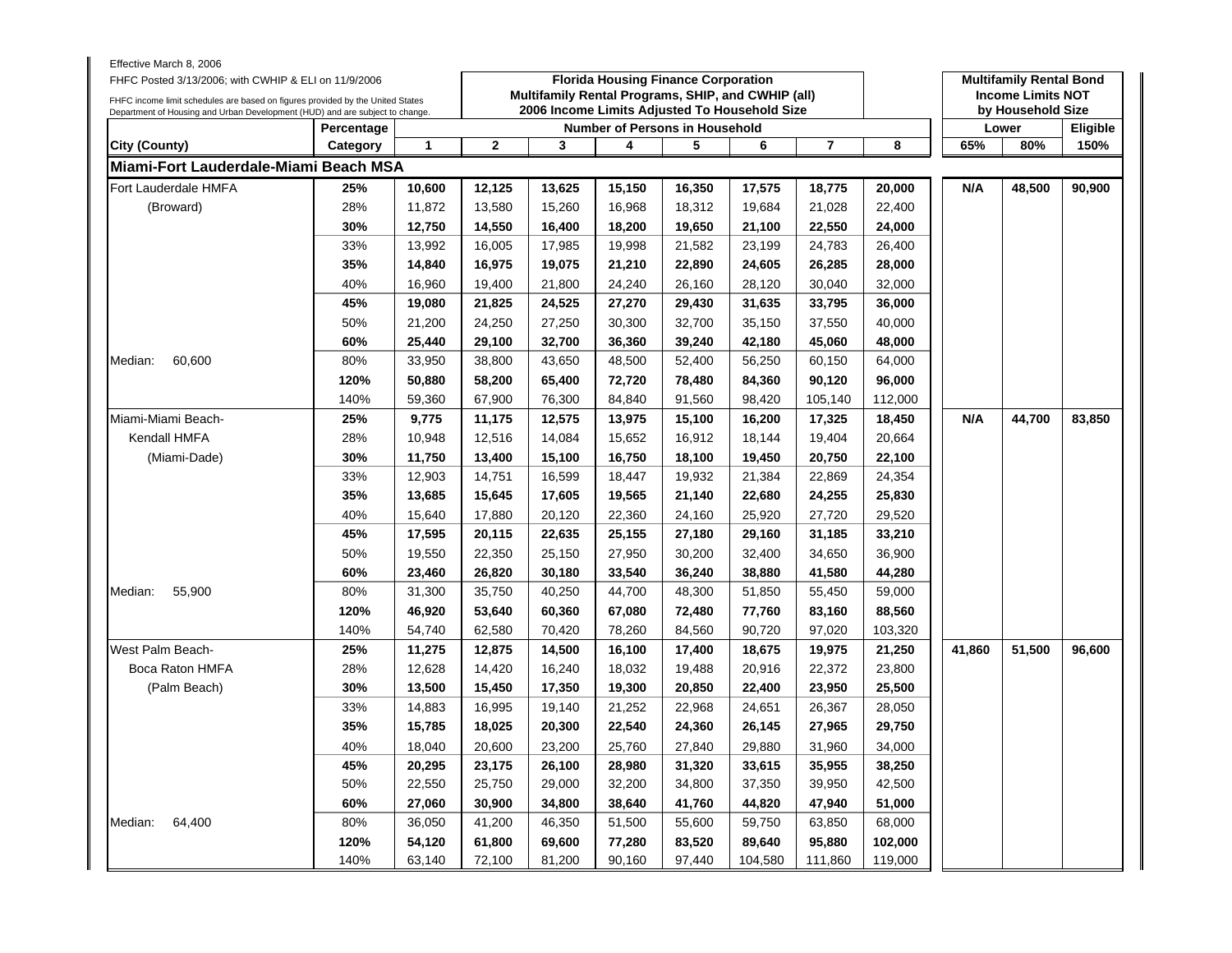| Effective March 8, 2006<br>FHFC Posted 3/13/2006; with CWHIP & ELI on 11/9/2006<br>FHFC income limit schedules are based on figures provided by the United States |            |        |                | Multifamily Rental Programs, SHIP, and CWHIP (all) |        | <b>Florida Housing Finance Corporation</b> |         |         |         |     | <b>Multifamily Rental Bond</b><br><b>Income Limits NOT</b> |                 |
|-------------------------------------------------------------------------------------------------------------------------------------------------------------------|------------|--------|----------------|----------------------------------------------------|--------|--------------------------------------------|---------|---------|---------|-----|------------------------------------------------------------|-----------------|
| Department of Housing and Urban Development (HUD) and are subject to change.                                                                                      |            |        |                | 2006 Income Limits Adjusted To Household Size      |        |                                            |         |         |         |     | by Household Size                                          |                 |
|                                                                                                                                                                   | Percentage |        |                |                                                    |        | <b>Number of Persons in Household</b>      |         |         |         |     | Lower                                                      | <b>Eligible</b> |
| City (County)                                                                                                                                                     | Category   | 1      | $\overline{2}$ | 3                                                  | 4      | 5                                          | 6       | 7       | 8       | 65% | 80%                                                        | 150%            |
| Naples-Marco Island MSA                                                                                                                                           | 25%        | 12,225 | 13,950         | 15,700                                             | 17,450 | 18,850                                     | 20,250  | 21,650  | 23,025  | N/A | 55,850                                                     | 99,150          |
| (Collier)                                                                                                                                                         | 28%        | 13,692 | 15,624         | 17,584                                             | 19,544 | 21,112                                     | 22,680  | 24,248  | 25,788  |     |                                                            |                 |
|                                                                                                                                                                   | 30%        | 14,650 | 16,750         | 18,850                                             | 20,950 | 22,650                                     | 24,300  | 26,000  | 27,650  |     |                                                            |                 |
|                                                                                                                                                                   | 33%        | 16,137 | 18,414         | 20,724                                             | 23,034 | 24,882                                     | 26,730  | 28,578  | 30,393  |     |                                                            |                 |
|                                                                                                                                                                   | 35%        | 17,115 | 19,530         | 21,980                                             | 24,430 | 26,390                                     | 28,350  | 30,310  | 32,235  |     |                                                            |                 |
|                                                                                                                                                                   | 40%        | 19,560 | 22,320         | 25,120                                             | 27,920 | 30,160                                     | 32,400  | 34,640  | 36,840  |     |                                                            |                 |
|                                                                                                                                                                   | 45%        | 22,005 | 25,110         | 28,260                                             | 31,410 | 33,930                                     | 36,450  | 38,970  | 41,445  |     |                                                            |                 |
|                                                                                                                                                                   | 50%        | 24,450 | 27,900         | 31,400                                             | 34,900 | 37,700                                     | 40,500  | 43,300  | 46,050  |     |                                                            |                 |
|                                                                                                                                                                   | 60%        | 29,340 | 33,480         | 37,680                                             | 41,880 | 45,240                                     | 48,600  | 51,960  | 55,260  |     |                                                            |                 |
| 66,100<br>Median:                                                                                                                                                 | 80%        | 39,100 | 44,700         | 50,250                                             | 55,850 | 60,300                                     | 64,800  | 69,250  | 73,700  |     |                                                            |                 |
|                                                                                                                                                                   | 120%       | 58,680 | 66,960         | 75,360                                             | 83,760 | 90,480                                     | 97,200  | 103,920 | 110,520 |     |                                                            |                 |
|                                                                                                                                                                   | 140%       | 68,460 | 78,120         | 87,920                                             | 97,720 | 105,560                                    | 113,400 | 121,240 | 128,940 |     |                                                            |                 |
| Ocala MSA                                                                                                                                                         | 25%        | 7,850  | 8,975          | 10,100                                             | 11,225 | 12,125                                     | 13,025  | 13,925  | 14,825  | N/A | 35,900                                                     | 82,200          |
| (Marion)                                                                                                                                                          | 28%        | 8,792  | 10,052         | 11,312                                             | 12,572 | 13,580                                     | 14,588  | 15,596  | 16,604  |     |                                                            |                 |
|                                                                                                                                                                   | 30%        | 9,400  | 10,750         | 12,100                                             | 13,450 | 14,550                                     | 15,600  | 16,700  | 17,750  |     |                                                            |                 |
|                                                                                                                                                                   | 33%        | 10,362 | 11,847         | 13,332                                             | 14,817 | 16,005                                     | 17,193  | 18,381  | 19,569  |     |                                                            |                 |
|                                                                                                                                                                   | 35%        | 10,990 | 12,565         | 14,140                                             | 15,715 | 16,975                                     | 18,235  | 19,495  | 20,755  |     |                                                            |                 |
|                                                                                                                                                                   | 40%        | 12,560 | 14,360         | 16,160                                             | 17,960 | 19,400                                     | 20,840  | 22,280  | 23,720  |     |                                                            |                 |
|                                                                                                                                                                   | 45%        | 14,130 | 16,155         | 18,180                                             | 20,205 | 21,825                                     | 23,445  | 25,065  | 26,685  |     |                                                            |                 |
|                                                                                                                                                                   | 50%        | 15,700 | 17,950         | 20,200                                             | 22,450 | 24,250                                     | 26,050  | 27,850  | 29,650  |     |                                                            |                 |
|                                                                                                                                                                   | 60%        | 18,840 | 21,540         | 24,240                                             | 26,940 | 29,100                                     | 31,260  | 33,420  | 35,580  |     |                                                            |                 |
| 44,900<br>Median:                                                                                                                                                 | 80%        | 25,150 | 28,700         | 32,300                                             | 35,900 | 38,750                                     | 41,650  | 44,500  | 47,400  |     |                                                            |                 |
|                                                                                                                                                                   | 120%       | 37,680 | 43,080         | 48,480                                             | 53,880 | 58,200                                     | 62,520  | 66,840  | 71,160  |     |                                                            |                 |
|                                                                                                                                                                   | 140%       | 43,960 | 50,260         | 56,560                                             | 62,860 | 67,900                                     | 72,940  | 77,980  | 83,020  |     |                                                            |                 |
| Orlando MSA                                                                                                                                                       | 25%        | 10,050 | 11,475         | 12,925                                             | 14,350 | 15,500                                     | 16,650  | 17,800  | 18,950  | N/A | 45,900                                                     | 86,100          |
| (Lake/Orange/                                                                                                                                                     | 28%        | 11,256 | 12,852         | 14,476                                             | 16,072 | 17,360                                     | 18,648  | 19,936  | 21,224  |     |                                                            |                 |
| Osceola/Seminole)                                                                                                                                                 | 30%        | 12,050 | 13,750         | 15,500                                             | 17,200 | 18,600                                     | 19,950  | 21,350  | 22,700  |     |                                                            |                 |
|                                                                                                                                                                   | 33%        | 13,266 | 15,147         | 17,061                                             | 18,942 | 20,460                                     | 21,978  | 23,496  | 25,014  |     |                                                            |                 |
|                                                                                                                                                                   | 35%        | 14,070 | 16,065         | 18,095                                             | 20,090 | 21,700                                     | 23,310  | 24,920  | 26,530  |     |                                                            |                 |
|                                                                                                                                                                   | 40%        | 16,080 | 18,360         | 20,680                                             | 22,960 | 24,800                                     | 26,640  | 28,480  | 30,320  |     |                                                            |                 |
|                                                                                                                                                                   | 45%        | 18,090 | 20,655         | 23,265                                             | 25,830 | 27,900                                     | 29,970  | 32,040  | 34,110  |     |                                                            |                 |
|                                                                                                                                                                   | 50%        | 20,100 | 22,950         | 25,850                                             | 28,700 | 31,000                                     | 33,300  | 35,600  | 37,900  |     |                                                            |                 |
|                                                                                                                                                                   | 55%        | 22,110 | 25,245         | 28,435                                             | 31,570 | 34,100                                     | 36,630  | 39,160  | 41,690  |     |                                                            |                 |
|                                                                                                                                                                   | 60%        | 24,120 | 27,540         | 31,020                                             | 34,440 | 37,200                                     | 39,960  | 42,720  | 45,480  |     |                                                            |                 |
| 57,400<br>Median:                                                                                                                                                 | 80%        | 32,150 | 36,700         | 41,300                                             | 45,900 | 49,550                                     | 53,250  | 56,900  | 60,600  |     |                                                            |                 |
|                                                                                                                                                                   | 120%       | 48,240 | 55,080         | 62,040                                             | 68,880 | 74,400                                     | 79,920  | 85,440  | 90,960  |     |                                                            |                 |
|                                                                                                                                                                   | 140%       | 61,908 | 70,686         | 79,618                                             | 88,396 | 95,480                                     | 102,564 | 109,648 | 116,732 |     |                                                            |                 |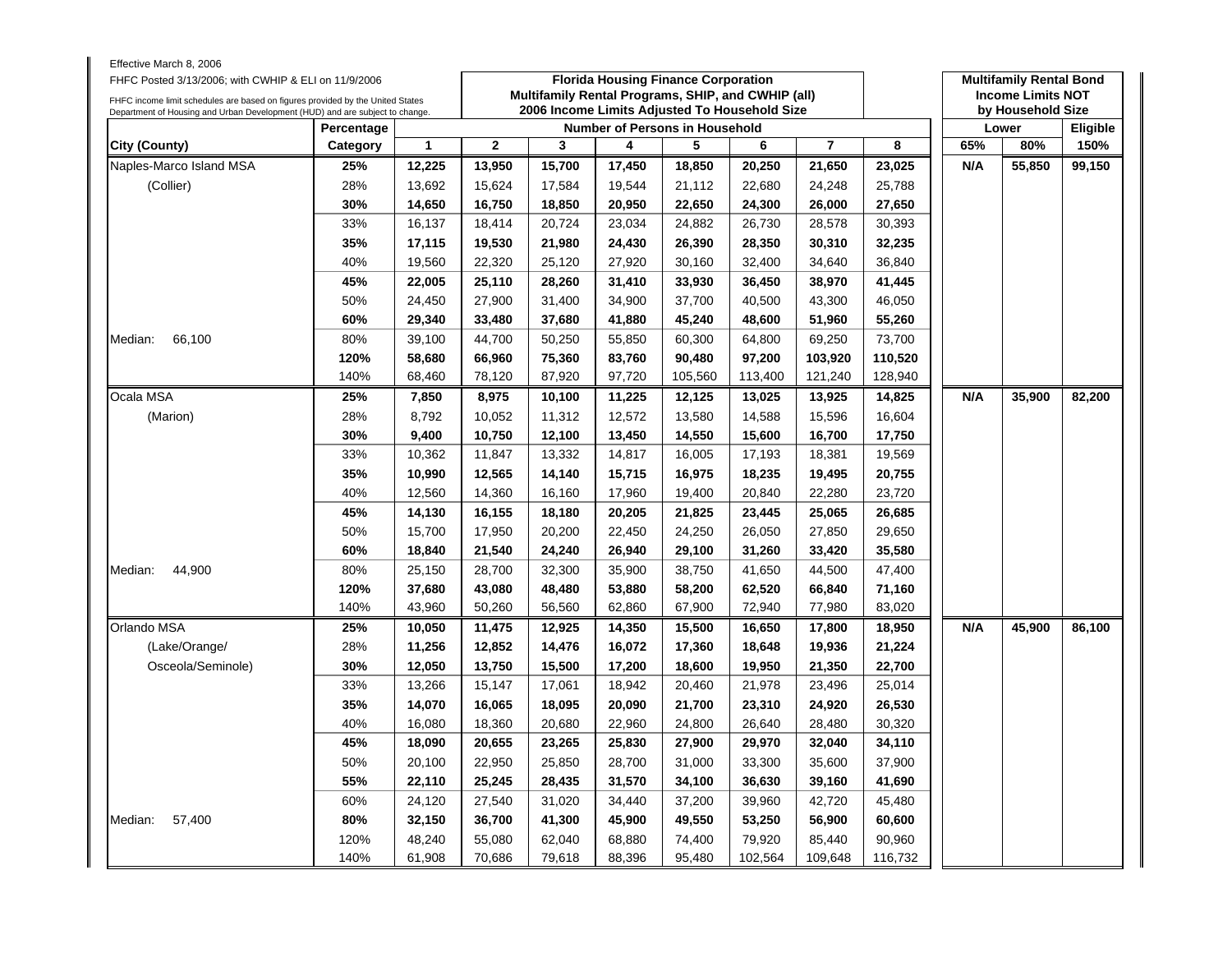| Effective March 8, 2006<br>FHFC Posted 3/13/2006; with CWHIP & ELI on 11/9/2006<br>FHFC income limit schedules are based on figures provided by the United States |            |              |                | Multifamily Rental Programs, SHIP, and CWHIP (all) |        | <b>Florida Housing Finance Corporation</b> |        |                |         |     | <b>Multifamily Rental Bond</b><br><b>Income Limits NOT</b> |          |
|-------------------------------------------------------------------------------------------------------------------------------------------------------------------|------------|--------------|----------------|----------------------------------------------------|--------|--------------------------------------------|--------|----------------|---------|-----|------------------------------------------------------------|----------|
| Department of Housing and Urban Development (HUD) and are subject to change.                                                                                      |            |              |                | 2006 Income Limits Adjusted To Household Size      |        |                                            |        |                |         |     | by Household Size                                          |          |
|                                                                                                                                                                   | Percentage |              |                |                                                    |        | <b>Number of Persons in Household</b>      |        |                |         |     | Lower                                                      | Eligible |
| City (County)                                                                                                                                                     | Category   | $\mathbf{1}$ | $\overline{2}$ | 3                                                  | 4      | 5                                          | 6      | $\overline{7}$ | 8       | 65% | 80%                                                        | 150%     |
| Palm Bay-Melbourne-                                                                                                                                               | 25%        | 10,025       | 11,450         | 12,900                                             | 14,325 | 15,475                                     | 16,625 | 17,775         | 18,900  | N/A | 45,850                                                     | 85,950   |
| <b>Titusville MSA</b>                                                                                                                                             | 28%        | 11,228       | 12,824         | 14,448                                             | 16,044 | 17,332                                     | 18,620 | 19,908         | 21,168  |     |                                                            |          |
| (Brevard)                                                                                                                                                         | 30%        | 12,050       | 13,750         | 15,500                                             | 17,200 | 18,600                                     | 19,950 | 21,350         | 22,700  |     |                                                            |          |
|                                                                                                                                                                   | 33%        | 13,233       | 15,114         | 17,028                                             | 18,909 | 20,427                                     | 21,945 | 23,463         | 24,948  |     |                                                            |          |
|                                                                                                                                                                   | 35%        | 14,035       | 16,030         | 18,060                                             | 20,055 | 21,665                                     | 23,275 | 24,885         | 26,460  |     |                                                            |          |
|                                                                                                                                                                   | 40%        | 16,040       | 18,320         | 20,640                                             | 22,920 | 24,760                                     | 26,600 | 28,440         | 30,240  |     |                                                            |          |
|                                                                                                                                                                   | 45%        | 18,045       | 20,610         | 23,220                                             | 25,785 | 27,855                                     | 29,925 | 31,995         | 34,020  |     |                                                            |          |
|                                                                                                                                                                   | 50%        | 20,050       | 22,900         | 25,800                                             | 28,650 | 30,950                                     | 33,250 | 35,550         | 37,800  |     |                                                            |          |
|                                                                                                                                                                   | 60%        | 24,060       | 27,480         | 30,960                                             | 34,380 | 37,140                                     | 39,900 | 42,660         | 45,360  |     |                                                            |          |
| Median:<br>57,300                                                                                                                                                 | 80%        | 32,100       | 36,700         | 41,250                                             | 45,850 | 49,500                                     | 53,200 | 56,850         | 60,500  |     |                                                            |          |
|                                                                                                                                                                   | 120%       | 48,120       | 54,960         | 61,920                                             | 68,760 | 74,280                                     | 79,800 | 85,320         | 90,720  |     |                                                            |          |
|                                                                                                                                                                   | 140%       | 56,140       | 64,120         | 72,240                                             | 80,220 | 86,660                                     | 93,100 | 99,540         | 105,840 |     |                                                            |          |
| Panama City-Lynn Haven MSA                                                                                                                                        | 25%        | 9,025        | 10,325         | 11,600                                             | 12,900 | 13,925                                     | 14,975 | 16,000         | 17,025  | N/A | 41,300                                                     | 82,200   |
| (Bay)                                                                                                                                                             | 28%        | 10,108       | 11,564         | 12,992                                             | 14,448 | 15,596                                     | 16,772 | 17,920         | 19,068  |     |                                                            |          |
|                                                                                                                                                                   | 30%        | 10,850       | 12,400         | 13,950                                             | 15,500 | 16,750                                     | 18,000 | 19,200         | 20,450  |     |                                                            |          |
|                                                                                                                                                                   | 33%        | 11,913       | 13,629         | 15,312                                             | 17,028 | 18,381                                     | 19,767 | 21,120         | 22,473  |     |                                                            |          |
|                                                                                                                                                                   | 35%        | 12,635       | 14,455         | 16,240                                             | 18,060 | 19,495                                     | 20,965 | 22,400         | 23,835  |     |                                                            |          |
|                                                                                                                                                                   | 40%        | 14,440       | 16,520         | 18,560                                             | 20,640 | 22,280                                     | 23,960 | 25,600         | 27,240  |     |                                                            |          |
|                                                                                                                                                                   | 45%        | 16,245       | 18,585         | 20,880                                             | 23,220 | 25,065                                     | 26,955 | 28,800         | 30,645  |     |                                                            |          |
|                                                                                                                                                                   | 50%        | 18,050       | 20,650         | 23,200                                             | 25,800 | 27,850                                     | 29,950 | 32,000         | 34,050  |     |                                                            |          |
|                                                                                                                                                                   | 60%        | 21,660       | 24,780         | 27,840                                             | 30,960 | 33,420                                     | 35,940 | 38,400         | 40,860  |     |                                                            |          |
| 51,600<br>Median:                                                                                                                                                 | 80%        | 28,900       | 33,050         | 37,150                                             | 41,300 | 44,600                                     | 47,900 | 51,200         | 54,500  |     |                                                            |          |
|                                                                                                                                                                   | 120%       | 43,320       | 49,560         | 55,680                                             | 61,920 | 66,840                                     | 71,880 | 76,800         | 81,720  |     |                                                            |          |
|                                                                                                                                                                   | 140%       | 50,540       | 57,820         | 64,960                                             | 72,240 | 77,980                                     | 83,860 | 89,600         | 95,340  |     |                                                            |          |
| Pensacola-Ferry Pass-                                                                                                                                             | 25%        | 9,075        | 10,375         | 11,675                                             | 12,975 | 14,025                                     | 15,050 | 16,100         | 17,125  | N/A | 41,500                                                     | 82,200   |
| <b>Brent MSA</b>                                                                                                                                                  | 28%        | 10,164       | 11,620         | 13,076                                             | 14,532 | 15,708                                     | 16,856 | 18,032         | 19,180  |     |                                                            |          |
| (Escambia/Santa Rosa)                                                                                                                                             | 30%        | 10,900       | 12,450         | 14,000                                             | 15,550 | 16,800                                     | 18,050 | 19,300         | 20,550  |     |                                                            |          |
|                                                                                                                                                                   | 33%        | 11,979       | 13,695         | 15,411                                             | 17,127 | 18,513                                     | 19,866 | 21,252         | 22,605  |     |                                                            |          |
|                                                                                                                                                                   | 35%        | 12,705       | 14,525         | 16,345                                             | 18,165 | 19,635                                     | 21,070 | 22,540         | 23,975  |     |                                                            |          |
|                                                                                                                                                                   | 40%        | 14,520       | 16,600         | 18,680                                             | 20,760 | 22,440                                     | 24,080 | 25,760         | 27,400  |     |                                                            |          |
|                                                                                                                                                                   | 45%        | 16,335       | 18,675         | 21,015                                             | 23,355 | 25,245                                     | 27,090 | 28,980         | 30,825  |     |                                                            |          |
|                                                                                                                                                                   | 50%        | 18,150       | 20,750         | 23,350                                             | 25,950 | 28,050                                     | 30,100 | 32,200         | 34,250  |     |                                                            |          |
|                                                                                                                                                                   | 60%        | 21,780       | 24,900         | 28,020                                             | 31,140 | 33,660                                     | 36,120 | 38,640         | 41,100  |     |                                                            |          |
| Median:<br>51,900                                                                                                                                                 | 80%        | 29,050       | 33,200         | 37,350                                             | 41,500 | 44,800                                     | 48,150 | 51,450         | 54,800  |     |                                                            |          |
|                                                                                                                                                                   | 120%       | 43,560       | 49,800         | 56,040                                             | 62,280 | 67,320                                     | 72,240 | 77,280         | 82,200  |     |                                                            |          |
|                                                                                                                                                                   | 140%       | 50,820       | 58,100         | 65,380                                             | 72,660 | 78,540                                     | 84,280 | 90,160         | 95,900  |     |                                                            |          |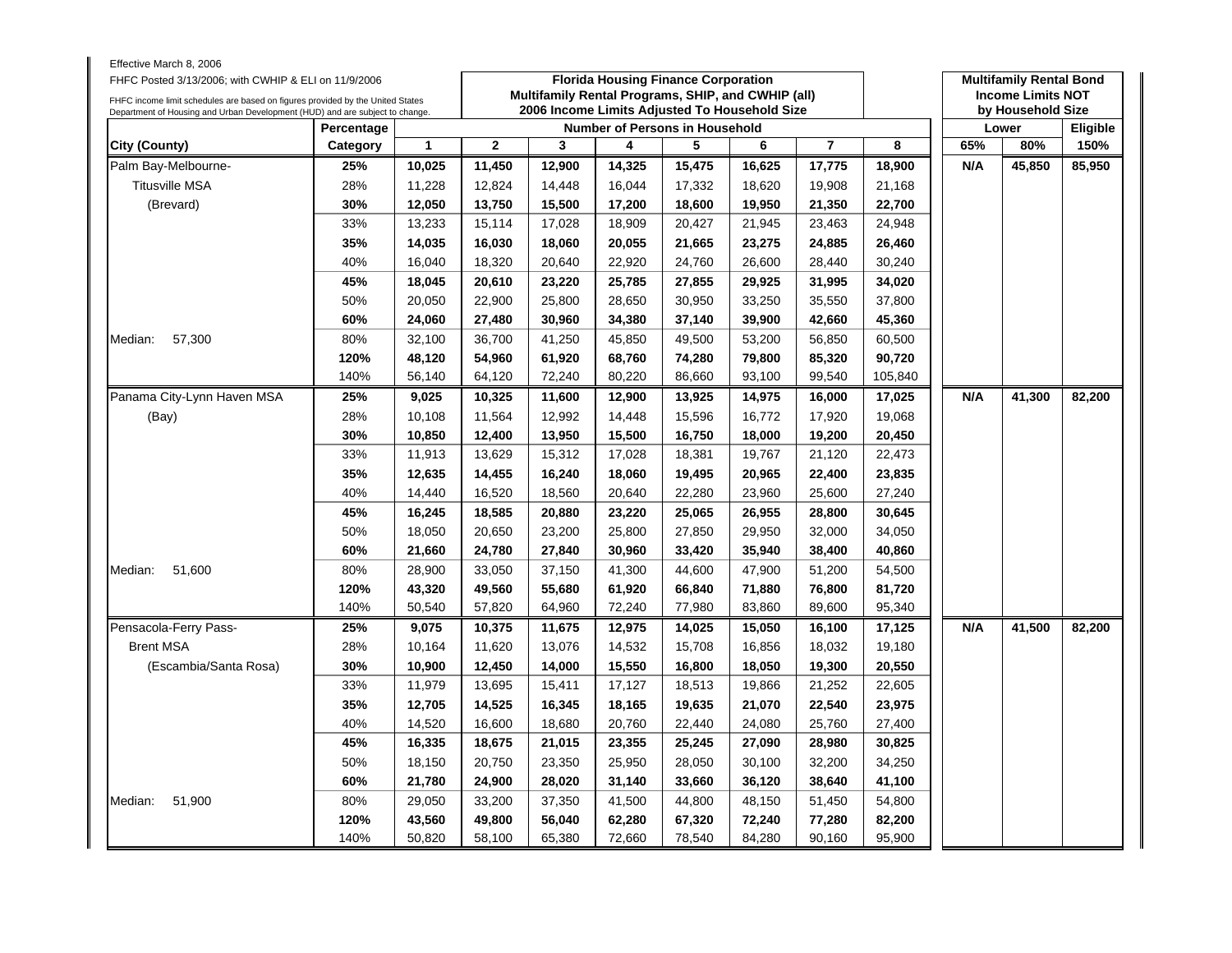| Effective March 8, 2006<br>FHFC Posted 3/13/2006; with CWHIP & ELI on 11/9/2006                                                                                |            |              |              | Multifamily Rental Programs, SHIP, and CWHIP (all) |        | <b>Florida Housing Finance Corporation</b> |        |                |         |     | <b>Multifamily Rental Bond</b><br><b>Income Limits NOT</b> |          |
|----------------------------------------------------------------------------------------------------------------------------------------------------------------|------------|--------------|--------------|----------------------------------------------------|--------|--------------------------------------------|--------|----------------|---------|-----|------------------------------------------------------------|----------|
| FHFC income limit schedules are based on figures provided by the United States<br>Department of Housing and Urban Development (HUD) and are subject to change. |            |              |              | 2006 Income Limits Adjusted To Household Size      |        |                                            |        |                |         |     | by Household Size                                          |          |
|                                                                                                                                                                | Percentage |              |              |                                                    |        | <b>Number of Persons in Household</b>      |        |                |         |     | Lower                                                      | Eligible |
| City (County)                                                                                                                                                  | Category   | $\mathbf{1}$ | $\mathbf{2}$ | 3                                                  | 4      | 5                                          | 6      | $\overline{7}$ | 8       | 65% | 80%                                                        | 150%     |
| Port Saint Lucie-Fort Pierce MSA                                                                                                                               | 25%        | 9,550        | 10,925       | 12,275                                             | 13,650 | 14,750                                     | 15,825 | 16,925         | 18,025  | N/A | 43,700                                                     | 82,200   |
| (Martin/Saint Lucie)                                                                                                                                           | 28%        | 10,696       | 12,236       | 13,748                                             | 15,288 | 16,520                                     | 17,724 | 18,956         | 20,188  |     |                                                            |          |
|                                                                                                                                                                | 30%        | 11,500       | 13,100       | 14,750                                             | 16,400 | 17,700                                     | 19,000 | 20,350         | 21,650  |     |                                                            |          |
|                                                                                                                                                                | 33%        | 12,606       | 14,421       | 16,203                                             | 18,018 | 19,470                                     | 20,889 | 22,341         | 23,793  |     |                                                            |          |
|                                                                                                                                                                | 35%        | 13,370       | 15,295       | 17,185                                             | 19,110 | 20,650                                     | 22,155 | 23,695         | 25,235  |     |                                                            |          |
|                                                                                                                                                                | 40%        | 15,280       | 17,480       | 19,640                                             | 21,840 | 23,600                                     | 25,320 | 27,080         | 28,840  |     |                                                            |          |
|                                                                                                                                                                | 45%        | 17,190       | 19,665       | 22,095                                             | 24,570 | 26,550                                     | 28,485 | 30,465         | 32,445  |     |                                                            |          |
|                                                                                                                                                                | 50%        | 19,100       | 21,850       | 24,550                                             | 27,300 | 29,500                                     | 31,650 | 33,850         | 36,050  |     |                                                            |          |
|                                                                                                                                                                | 60%        | 22,920       | 26,220       | 29,460                                             | 32,760 | 35,400                                     | 37,980 | 40,620         | 43,260  |     |                                                            |          |
| Median:<br>54,600                                                                                                                                              | 80%        | 30,600       | 34,950       | 39,350                                             | 43,700 | 47,200                                     | 50,700 | 54,200         | 57,700  |     |                                                            |          |
|                                                                                                                                                                | 120%       | 45,840       | 52,440       | 58,920                                             | 65,520 | 70,800                                     | 75,960 | 81,240         | 86,520  |     |                                                            |          |
|                                                                                                                                                                | 140%       | 53,480       | 61,180       | 68,740                                             | 76,440 | 82,600                                     | 88,620 | 94,780         | 100,940 |     |                                                            |          |
| Punta Gorda MSA                                                                                                                                                | 25%        | 8,900        | 10,150       | 11,425                                             | 12,700 | 13,725                                     | 14,725 | 15,750         | 16,775  | N/A | 40,650                                                     | 82,200   |
| (Charlotte)                                                                                                                                                    | 28%        | 9,968        | 11,368       | 12,796                                             | 14,224 | 15,372                                     | 16,492 | 17,640         | 18,788  |     |                                                            |          |
|                                                                                                                                                                | 30%        | 10,700       | 12,200       | 13,750                                             | 15,250 | 16,450                                     | 17,700 | 18,900         | 20,150  |     |                                                            |          |
|                                                                                                                                                                | 33%        | 11,748       | 13,398       | 15,081                                             | 16,764 | 18,117                                     | 19,437 | 20,790         | 22,143  |     |                                                            |          |
|                                                                                                                                                                | 35%        | 12,460       | 14,210       | 15,995                                             | 17,780 | 19,215                                     | 20,615 | 22,050         | 23,485  |     |                                                            |          |
|                                                                                                                                                                | 40%        | 14,240       | 16,240       | 18,280                                             | 20,320 | 21,960                                     | 23,560 | 25,200         | 26,840  |     |                                                            |          |
|                                                                                                                                                                | 45%        | 16,020       | 18,270       | 20,565                                             | 22,860 | 24,705                                     | 26,505 | 28,350         | 30,195  |     |                                                            |          |
|                                                                                                                                                                | 50%        | 17,800       | 20,300       | 22,850                                             | 25,400 | 27,450                                     | 29,450 | 31,500         | 33,550  |     |                                                            |          |
|                                                                                                                                                                | 60%        | 21,360       | 24,360       | 27,420                                             | 30,480 | 32,940                                     | 35,340 | 37,800         | 40,260  |     |                                                            |          |
| 50,800<br>Median:                                                                                                                                              | 80%        | 28,450       | 32,500       | 36,600                                             | 40,650 | 43,900                                     | 47,150 | 50,400         | 53,650  |     |                                                            |          |
|                                                                                                                                                                | 120%       | 42,720       | 48,720       | 54,840                                             | 60,960 | 65,880                                     | 70,680 | 75,600         | 80,520  |     |                                                            |          |
|                                                                                                                                                                | 140%       | 49,840       | 56,840       | 63,980                                             | 71,120 | 76,860                                     | 82,460 | 88,200         | 93,940  |     |                                                            |          |
| Sarasota-Bradenton-                                                                                                                                            | 25%        | 10,225       | 11,675       | 13,150                                             | 14,600 | 15,775                                     | 16,925 | 18,100         | 19,275  | N/A | 46,700                                                     | 87,600   |
| Venice MSA                                                                                                                                                     | 28%        | 11,452       | 13,076       | 14,728                                             | 16,352 | 17,668                                     | 18,956 | 20,272         | 21,588  |     |                                                            |          |
| (Manatee/Sarasota)                                                                                                                                             | 30%        | 12,250       | 14,000       | 15,750                                             | 17,500 | 18,900                                     | 20,300 | 21,700         | 23,100  |     |                                                            |          |
|                                                                                                                                                                | 33%        | 13,497       | 15,411       | 17,358                                             | 19,272 | 20,823                                     | 22,341 | 23,892         | 25,443  |     |                                                            |          |
|                                                                                                                                                                | 35%        | 14,315       | 16,345       | 18,410                                             | 20,440 | 22,085                                     | 23,695 | 25,340         | 26,985  |     |                                                            |          |
|                                                                                                                                                                | 40%        | 16,360       | 18,680       | 21,040                                             | 23,360 | 25,240                                     | 27,080 | 28,960         | 30,840  |     |                                                            |          |
|                                                                                                                                                                | 45%        | 18,405       | 21,015       | 23,670                                             | 26,280 | 28,395                                     | 30,465 | 32,580         | 34,695  |     |                                                            |          |
|                                                                                                                                                                | 50%        | 20,450       | 23,350       | 26,300                                             | 29,200 | 31,550                                     | 33,850 | 36,200         | 38,550  |     |                                                            |          |
|                                                                                                                                                                | 60%        | 24,540       | 28,020       | 31,560                                             | 35,040 | 37,860                                     | 40,620 | 43,440         | 46,260  |     |                                                            |          |
| Median:<br>58,400                                                                                                                                              | 80%        | 32,700       | 37,350       | 42,050                                             | 46,700 | 50,450                                     | 54,150 | 57,900         | 61,650  |     |                                                            |          |
|                                                                                                                                                                | 120%       | 49,080       | 56,040       | 63,120                                             | 70,080 | 75,720                                     | 81,240 | 86,880         | 92,520  |     |                                                            |          |
|                                                                                                                                                                | 140%       | 57,260       | 65,380       | 73,640                                             | 81,760 | 88,340                                     | 94,780 | 101,360        | 107,940 |     |                                                            |          |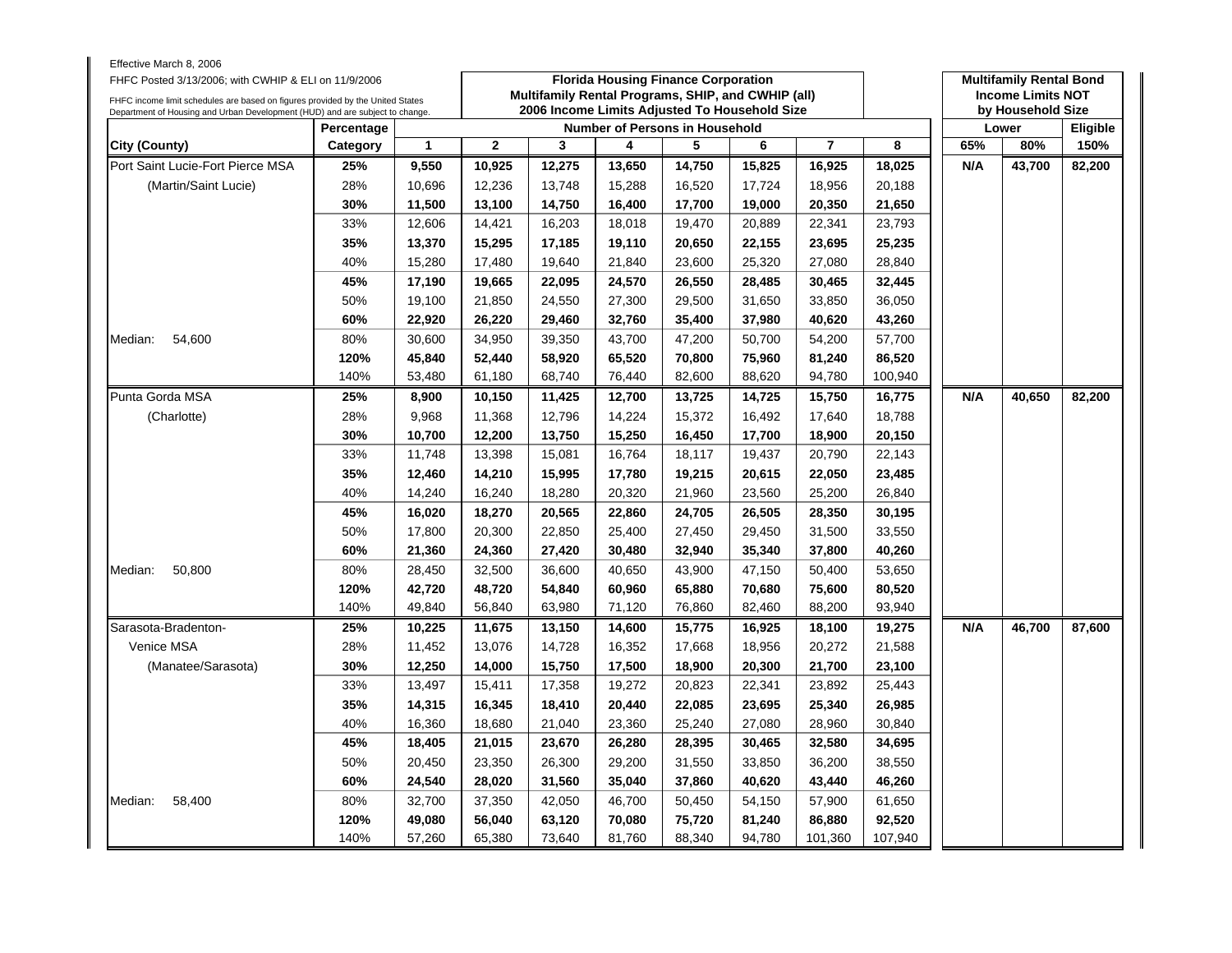| Effective March 8, 2006<br>FHFC Posted 3/13/2006; with CWHIP & ELI on 11/9/2006<br>FHFC income limit schedules are based on figures provided by the United States<br>Department of Housing and Urban Development (HUD) and are subject to change. |            |        |              | Multifamily Rental Programs, SHIP, and CWHIP (all)<br>2006 Income Limits Adjusted To Household Size | <b>Florida Housing Finance Corporation</b> |        |        |                |         |     | <b>Multifamily Rental Bond</b><br><b>Income Limits NOT</b><br>by Household Size |          |
|---------------------------------------------------------------------------------------------------------------------------------------------------------------------------------------------------------------------------------------------------|------------|--------|--------------|-----------------------------------------------------------------------------------------------------|--------------------------------------------|--------|--------|----------------|---------|-----|---------------------------------------------------------------------------------|----------|
|                                                                                                                                                                                                                                                   | Percentage |        |              |                                                                                                     | <b>Number of Persons in Household</b>      |        |        |                |         |     | Lower                                                                           | Eligible |
| <b>City (County)</b>                                                                                                                                                                                                                              | Category   | 1      | $\mathbf{2}$ | 3                                                                                                   | 4                                          | 5      | 6      | $\overline{7}$ | 8       | 65% | 80%                                                                             | 150%     |
| <b>Tallahassee MSA</b>                                                                                                                                                                                                                            |            |        |              |                                                                                                     |                                            |        |        |                |         |     |                                                                                 |          |
| Tallahassee HMFA                                                                                                                                                                                                                                  | 25%        | 10,250 | 11,700       | 13,175                                                                                              | 14,625                                     | 15,800 | 16,975 | 18,125         | 19,300  | N/A | 46,800                                                                          | 87,750   |
| (Gadsden/Leon/                                                                                                                                                                                                                                    | 28%        | 11,480 | 13,104       | 14,756                                                                                              | 16,380                                     | 17,696 | 19,012 | 20,300         | 21,616  |     |                                                                                 |          |
| Jefferson)                                                                                                                                                                                                                                        | 30%        | 12,300 | 14,050       | 15,800                                                                                              | 17,550                                     | 18,950 | 20,350 | 21,750         | 23,150  |     |                                                                                 |          |
|                                                                                                                                                                                                                                                   | 33%        | 13,530 | 15,444       | 17,391                                                                                              | 19,305                                     | 20,856 | 22,407 | 23,925         | 25,476  |     |                                                                                 |          |
|                                                                                                                                                                                                                                                   | 35%        | 14,350 | 16,380       | 18,445                                                                                              | 20,475                                     | 22,120 | 23,765 | 25,375         | 27,020  |     |                                                                                 |          |
|                                                                                                                                                                                                                                                   | 40%        | 16,400 | 18,720       | 21,080                                                                                              | 23,400                                     | 25,280 | 27,160 | 29,000         | 30,880  |     |                                                                                 |          |
|                                                                                                                                                                                                                                                   | 45%        | 18,450 | 21,060       | 23,715                                                                                              | 26,325                                     | 28,440 | 30,555 | 32,625         | 34,740  |     |                                                                                 |          |
|                                                                                                                                                                                                                                                   | 50%        | 20,500 | 23,400       | 26,350                                                                                              | 29,250                                     | 31,600 | 33,950 | 36,250         | 38,600  |     |                                                                                 |          |
|                                                                                                                                                                                                                                                   | 60%        | 24,600 | 28,080       | 31,620                                                                                              | 35,100                                     | 37,920 | 40,740 | 43,500         | 46,320  |     |                                                                                 |          |
| 58,500<br>Median:                                                                                                                                                                                                                                 | 80%        | 32,750 | 37,450       | 42,100                                                                                              | 46,800                                     | 50,550 | 54,300 | 58,050         | 61,800  |     |                                                                                 |          |
|                                                                                                                                                                                                                                                   | 120%       | 49,200 | 56,160       | 63,240                                                                                              | 70,200                                     | 75,840 | 81,480 | 87,000         | 92,640  |     |                                                                                 |          |
|                                                                                                                                                                                                                                                   | 140%       | 57,400 | 65,520       | 73,780                                                                                              | 81,900                                     | 88,480 | 95,060 | 101,500        | 108,080 |     |                                                                                 |          |
| Wakulla County HMFA                                                                                                                                                                                                                               | 25%        | 8,975  | 10,250       | 11,550                                                                                              | 12,825                                     | 13,850 | 14,875 | 15,900         | 16,925  | N/A | 41,050                                                                          | 82,200   |
|                                                                                                                                                                                                                                                   | 28%        | 10,052 | 11,480       | 12,936                                                                                              | 14,364                                     | 15,512 | 16,660 | 17,808         | 18,956  |     |                                                                                 |          |
|                                                                                                                                                                                                                                                   | 30%        | 10,800 | 12,300       | 13,850                                                                                              | 15,400                                     | 16,650 | 17,850 | 19,100         | 20,350  |     |                                                                                 |          |
|                                                                                                                                                                                                                                                   | 33%        | 11,847 | 13,530       | 15,246                                                                                              | 16,929                                     | 18,282 | 19,635 | 20,988         | 22,341  |     |                                                                                 |          |
|                                                                                                                                                                                                                                                   | 35%        | 12,565 | 14,350       | 16,170                                                                                              | 17,955                                     | 19,390 | 20,825 | 22,260         | 23,695  |     |                                                                                 |          |
|                                                                                                                                                                                                                                                   | 40%        | 14,360 | 16,400       | 18,480                                                                                              | 20,520                                     | 22,160 | 23,800 | 25,440         | 27,080  |     |                                                                                 |          |
|                                                                                                                                                                                                                                                   | 45%        | 16,155 | 18,450       | 20,790                                                                                              | 23,085                                     | 24,930 | 26,775 | 28,620         | 30,465  |     |                                                                                 |          |
|                                                                                                                                                                                                                                                   | 50%        | 17,950 | 20,500       | 23,100                                                                                              | 25,650                                     | 27,700 | 29,750 | 31,800         | 33,850  |     |                                                                                 |          |
|                                                                                                                                                                                                                                                   | 60%        | 21,540 | 24,600       | 27,720                                                                                              | 30,780                                     | 33,240 | 35,700 | 38,160         | 40,620  |     |                                                                                 |          |
| 49,400<br>Median:                                                                                                                                                                                                                                 | 80%        | 28,750 | 32,850       | 36,950                                                                                              | 41,050                                     | 44,350 | 47,600 | 50,900         | 54,200  |     |                                                                                 |          |
|                                                                                                                                                                                                                                                   | 120%       | 43,080 | 49,200       | 55,440                                                                                              | 61,560                                     | 66,480 | 71,400 | 76,320         | 81,240  |     |                                                                                 |          |
|                                                                                                                                                                                                                                                   | 140%       | 50,260 | 57,400       | 64,680                                                                                              | 71,820                                     | 77,560 | 83,300 | 89,040         | 94,780  |     |                                                                                 |          |
| Tampa-St.Petersburg-                                                                                                                                                                                                                              | 20%        | 7,620  | 8,700        | 9,800                                                                                               | 10,880                                     | 11,760 | 12,620 | 13,500         | 14,360  | N/A | 43,500                                                                          | 82,200   |
| Clearwater MSA                                                                                                                                                                                                                                    | 25%        | 9,525  | 10,875       | 12,250                                                                                              | 13,600                                     | 14,700 | 15,775 | 16,875         | 17,950  |     |                                                                                 |          |
| (Hernando/Hillsborough/                                                                                                                                                                                                                           | 28%        | 10,668 | 12,180       | 13,720                                                                                              | 15,232                                     | 16,464 | 17,668 | 18,900         | 20,104  |     |                                                                                 |          |
| Pasco/Pinellas)                                                                                                                                                                                                                                   | 30%        | 11,400 | 13,050       | 14,650                                                                                              | 16,300                                     | 17,600 | 18,900 | 20,200         | 21,500  |     |                                                                                 |          |
|                                                                                                                                                                                                                                                   | 33%        | 12,573 | 14,355       | 16,170                                                                                              | 17,952                                     | 19,404 | 20,823 | 22,275         | 23,694  |     |                                                                                 |          |
|                                                                                                                                                                                                                                                   | 35%        | 13,335 | 15,225       | 17,150                                                                                              | 19,040                                     | 20,580 | 22,085 | 23,625         | 25,130  |     |                                                                                 |          |
|                                                                                                                                                                                                                                                   | 40%        | 15,240 | 17,400       | 19,600                                                                                              | 21,760                                     | 23,520 | 25,240 | 27,000         | 28,720  |     |                                                                                 |          |
|                                                                                                                                                                                                                                                   | 45%        | 17,145 | 19,575       | 22,050                                                                                              | 24,480                                     | 26,460 | 28,395 | 30,375         | 32,310  |     |                                                                                 |          |
|                                                                                                                                                                                                                                                   | 50%        | 19,050 | 21,750       | 24,500                                                                                              | 27,200                                     | 29,400 | 31,550 | 33,750         | 35,900  |     |                                                                                 |          |
|                                                                                                                                                                                                                                                   | 60%        | 22,860 | 26,100       | 29,400                                                                                              | 32,640                                     | 35,280 | 37,860 | 40,500         | 43,080  |     |                                                                                 |          |
| 54,400<br>Median:                                                                                                                                                                                                                                 | 80%        | 30,450 | 34,800       | 39,150                                                                                              | 43,500                                     | 47,000 | 50,450 | 53,950         | 57,400  |     |                                                                                 |          |
|                                                                                                                                                                                                                                                   | 120%       | 45,720 | 52,200       | 58,800                                                                                              | 65,280                                     | 70,560 | 75,720 | 81,000         | 86,160  |     |                                                                                 |          |
|                                                                                                                                                                                                                                                   | 140%       | 53,340 | 60,900       | 68,600                                                                                              | 76,160                                     | 82,320 | 88,340 | 94,500         | 100,520 |     |                                                                                 |          |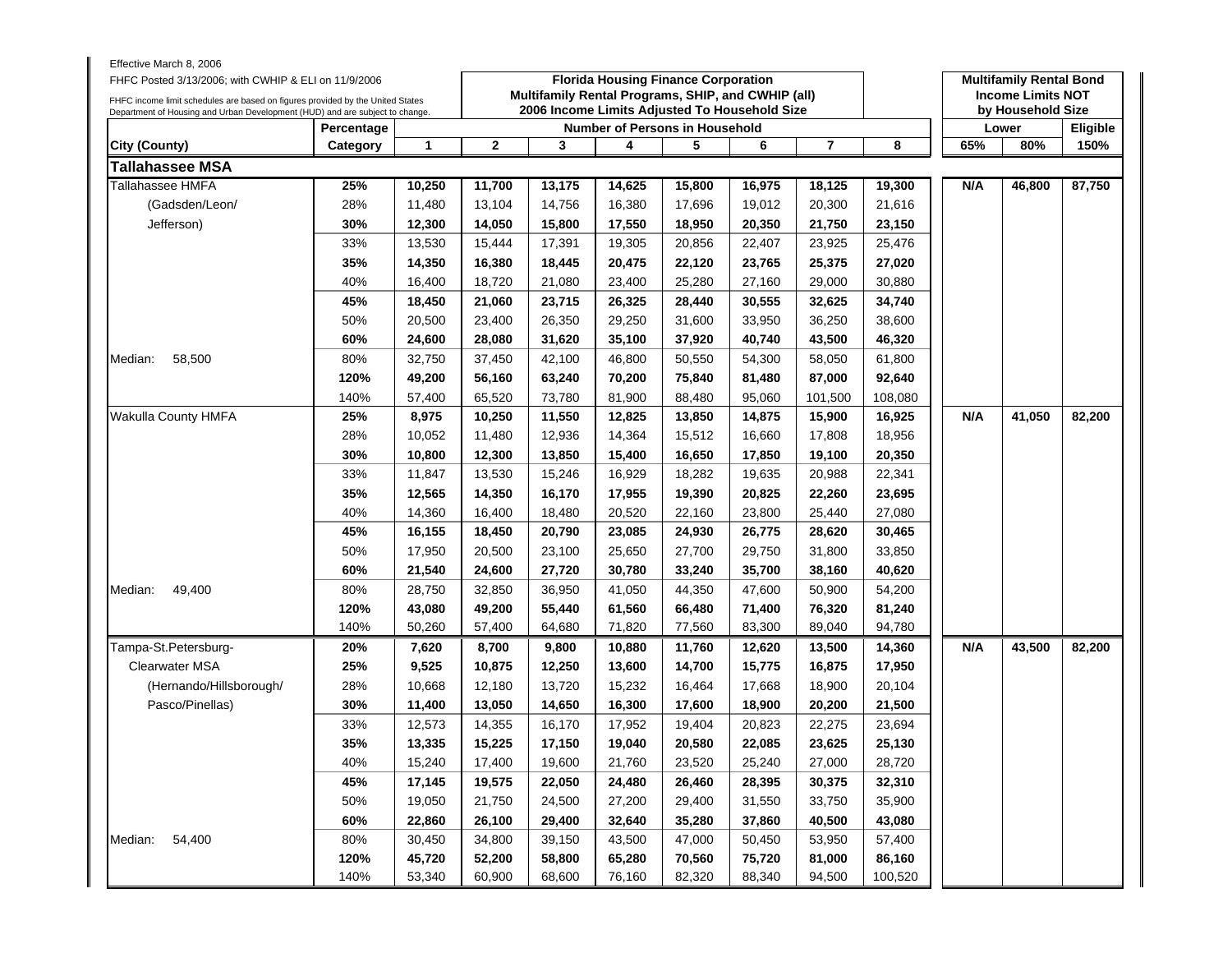| Effective March 8, 2006<br>FHFC Posted 3/13/2006; with CWHIP & ELI on 11/9/2006                                                                                |            |        |                |                                                                                                     |        | <b>Florida Housing Finance Corporation</b> |        |                |         |     | <b>Multifamily Rental Bond</b>                |                 |
|----------------------------------------------------------------------------------------------------------------------------------------------------------------|------------|--------|----------------|-----------------------------------------------------------------------------------------------------|--------|--------------------------------------------|--------|----------------|---------|-----|-----------------------------------------------|-----------------|
| FHFC income limit schedules are based on figures provided by the United States<br>Department of Housing and Urban Development (HUD) and are subject to change. |            |        |                | Multifamily Rental Programs, SHIP, and CWHIP (all)<br>2006 Income Limits Adjusted To Household Size |        |                                            |        |                |         |     | <b>Income Limits NOT</b><br>by Household Size |                 |
|                                                                                                                                                                | Percentage |        |                |                                                                                                     |        | <b>Number of Persons in Household</b>      |        |                |         |     | Lower                                         | <b>Eligible</b> |
| City (County)                                                                                                                                                  | Category   | 1      | $\overline{2}$ | 3                                                                                                   | 4      | 5                                          | 6      | $\overline{7}$ | 8       | 65% | 80%                                           | 150%            |
| Vero Beach MSA                                                                                                                                                 | 25%        | 9,725  | 11,100         | 12,500                                                                                              | 13,875 | 14,975                                     | 16,100 | 17,200         | 18,325  | N/A | 44,400                                        | 83,250          |
| (Indian River)                                                                                                                                                 | 28%        | 10,892 | 12,432         | 14,000                                                                                              | 15,540 | 16,772                                     | 18,032 | 19,264         | 20,524  |     |                                               |                 |
|                                                                                                                                                                | 30%        | 11,650 | 13,300         | 15,000                                                                                              | 16,650 | 18,000                                     | 19,300 | 20,650         | 22,000  |     |                                               |                 |
|                                                                                                                                                                | 33%        | 12,837 | 14,652         | 16,500                                                                                              | 18,315 | 19,767                                     | 21,252 | 22,704         | 24,189  |     |                                               |                 |
|                                                                                                                                                                | 35%        | 13,615 | 15,540         | 17,500                                                                                              | 19,425 | 20,965                                     | 22,540 | 24,080         | 25,655  |     |                                               |                 |
|                                                                                                                                                                | 40%        | 15,560 | 17,760         | 20,000                                                                                              | 22,200 | 23,960                                     | 25,760 | 27,520         | 29,320  |     |                                               |                 |
|                                                                                                                                                                | 45%        | 17,505 | 19,980         | 22,500                                                                                              | 24,975 | 26,955                                     | 28,980 | 30,960         | 32,985  |     |                                               |                 |
|                                                                                                                                                                | 50%        | 19,450 | 22,200         | 25,000                                                                                              | 27,750 | 29,950                                     | 32,200 | 34,400         | 36,650  |     |                                               |                 |
|                                                                                                                                                                | 55%        | 21,395 | 24,420         | 27,500                                                                                              | 30,525 | 32,945                                     | 35,420 | 37,840         | 40,315  |     |                                               |                 |
|                                                                                                                                                                | 60%        | 23,340 | 26,640         | 30,000                                                                                              | 33,300 | 35,940                                     | 38,640 | 41,280         | 43,980  |     |                                               |                 |
| Median:<br>55,500                                                                                                                                              | 80%        | 31,100 | 35,500         | 39,950                                                                                              | 44,400 | 47,950                                     | 51,500 | 55,050         | 58,600  |     |                                               |                 |
|                                                                                                                                                                | 120%       | 46,680 | 53,280         | 60,000                                                                                              | 66,600 | 71,880                                     | 77,280 | 82,560         | 87,960  |     |                                               |                 |
|                                                                                                                                                                | 140%       | 59,906 | 68,376         | 77,000                                                                                              | 85,470 | 92,246                                     | 99,176 | 105,952        | 112,882 |     |                                               |                 |
| <b>Bradford County</b>                                                                                                                                         | 25%        | 8,275  | 9,450          | 10,650                                                                                              | 11,825 | 12,775                                     | 13,725 | 14,675         | 15,600  | N/A | 37,850                                        | 82,200          |
|                                                                                                                                                                | 28%        | 9,268  | 10,584         | 11,928                                                                                              | 13,244 | 14,308                                     | 15,372 | 16,436         | 17,472  |     |                                               |                 |
|                                                                                                                                                                | 30%        | 9,950  | 11,350         | 12,800                                                                                              | 14,200 | 15,350                                     | 16,450 | 17,600         | 18,750  |     |                                               |                 |
|                                                                                                                                                                | 33%        | 10,923 | 12,474         | 14,058                                                                                              | 15,609 | 16,863                                     | 18,117 | 19,371         | 20,592  |     |                                               |                 |
|                                                                                                                                                                | 35%        | 11,585 | 13,230         | 14,910                                                                                              | 16,555 | 17,885                                     | 19,215 | 20,545         | 21,840  |     |                                               |                 |
|                                                                                                                                                                | 40%        | 13,240 | 15,120         | 17,040                                                                                              | 18,920 | 20,440                                     | 21,960 | 23,480         | 24,960  |     |                                               |                 |
|                                                                                                                                                                | 45%        | 14,895 | 17,010         | 19,170                                                                                              | 21,285 | 22,995                                     | 24,705 | 26,415         | 28,080  |     |                                               |                 |
|                                                                                                                                                                | 50%        | 16,550 | 18,900         | 21,300                                                                                              | 23,650 | 25,550                                     | 27,450 | 29,350         | 31,200  |     |                                               |                 |
|                                                                                                                                                                | 60%        | 19,860 | 22,680         | 25,560                                                                                              | 28,380 | 30,660                                     | 32,940 | 35,220         | 37,440  |     |                                               |                 |
| 46,900<br>Median:                                                                                                                                              | 80%        | 26,500 | 30,300         | 34,050                                                                                              | 37,850 | 40,900                                     | 43,900 | 46,950         | 49,950  |     |                                               |                 |
|                                                                                                                                                                | 120%       | 39,720 | 45,360         | 51,120                                                                                              | 56,760 | 61,320                                     | 65,880 | 70,440         | 74,880  |     |                                               |                 |
|                                                                                                                                                                | 140%       | 46,340 | 52,920         | 59,640                                                                                              | 66,220 | 71,540                                     | 76,860 | 82,180         | 87,360  |     |                                               |                 |
| <b>Calhoun County</b>                                                                                                                                          | 25%        | 7,725  | 8,825          | 9,925                                                                                               | 11,025 | 11,900                                     | 12,800 | 13,675         | 14,550  | N/A | 35,300                                        | 82,200          |
|                                                                                                                                                                | 28%        | 8,652  | 9,884          | 11,116                                                                                              | 12,348 | 13,328                                     | 14,336 | 15,316         | 16,296  |     |                                               |                 |
|                                                                                                                                                                | 30%        | 9,300  | 10,600         | 11,950                                                                                              | 13,250 | 14,300                                     | 15,350 | 16,450         | 17,500  |     |                                               |                 |
|                                                                                                                                                                | 33%        | 10,197 | 11,649         | 13,101                                                                                              | 14,553 | 15,708                                     | 16,896 | 18,051         | 19,206  |     |                                               |                 |
|                                                                                                                                                                | 35%        | 10,815 | 12,355         | 13,895                                                                                              | 15,435 | 16,660                                     | 17,920 | 19,145         | 20,370  |     |                                               |                 |
|                                                                                                                                                                | 40%        | 12,360 | 14,120         | 15,880                                                                                              | 17,640 | 19,040                                     | 20,480 | 21,880         | 23,280  |     |                                               |                 |
|                                                                                                                                                                | 45%        | 13,905 | 15,885         | 17,865                                                                                              | 19,845 | 21,420                                     | 23,040 | 24,615         | 26,190  |     |                                               |                 |
|                                                                                                                                                                | 50%        | 15,450 | 17,650         | 19,850                                                                                              | 22,050 | 23,800                                     | 25,600 | 27,350         | 29,100  |     |                                               |                 |
|                                                                                                                                                                | 60%        | 18,540 | 21,180         | 23,820                                                                                              | 26,460 | 28,560                                     | 30,720 | 32,820         | 34,920  |     |                                               |                 |
| 38,500<br>Median:                                                                                                                                              | 80%        | 24,700 | 28,250         | 31,750                                                                                              | 35,300 | 38,100                                     | 40,950 | 43,750         | 46,600  |     |                                               |                 |
|                                                                                                                                                                | 120%       | 37,080 | 42,360         | 47,640                                                                                              | 52,920 | 57,120                                     | 61,440 | 65,640         | 69,840  |     |                                               |                 |
|                                                                                                                                                                | 140%       | 43,260 | 49,420         | 55,580                                                                                              | 61,740 | 66,640                                     | 71,680 | 76,580         | 81,480  |     |                                               |                 |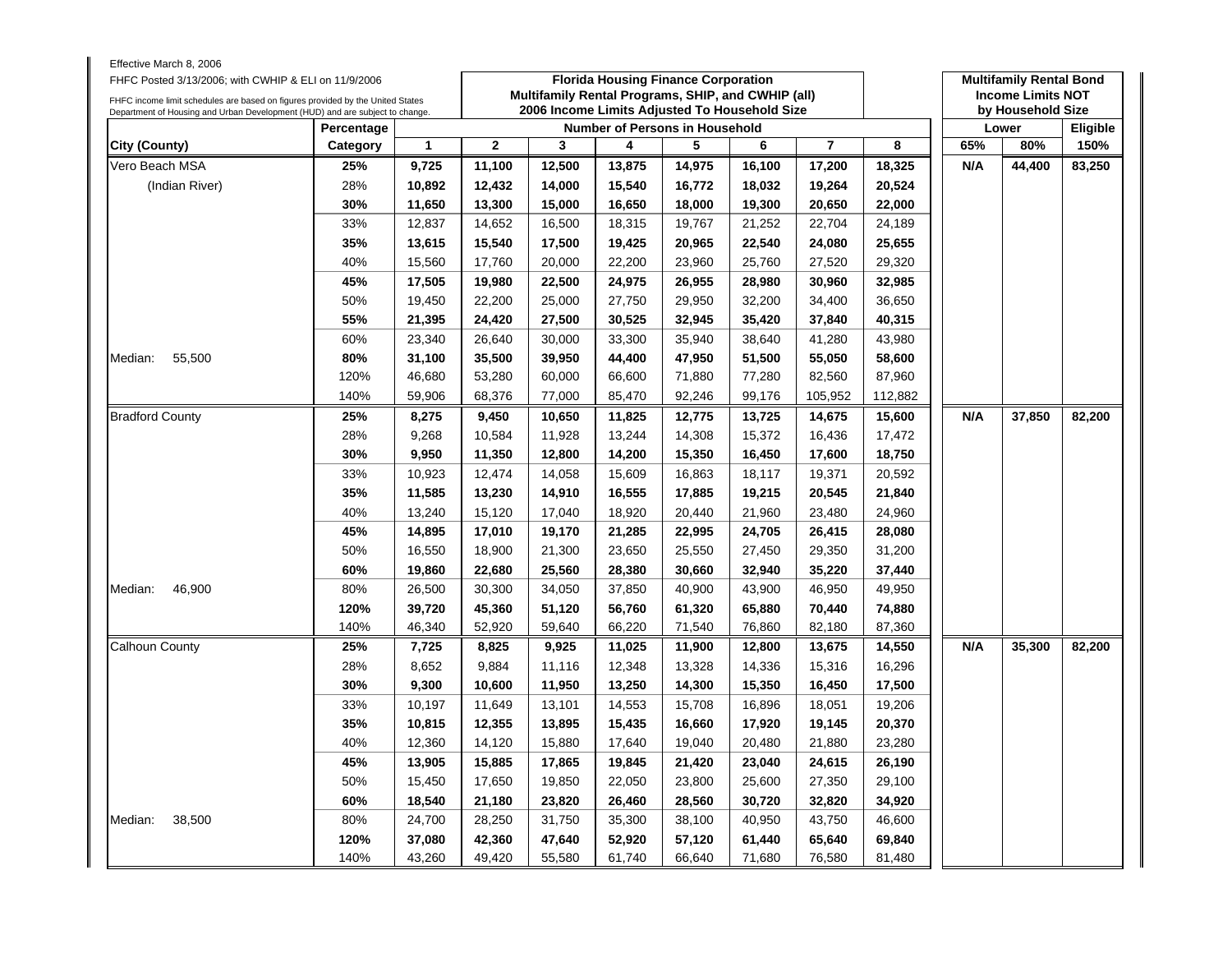| Effective March 8, 2006<br>FHFC Posted 3/13/2006; with CWHIP & ELI on 11/9/2006<br>FHFC income limit schedules are based on figures provided by the United States<br>Department of Housing and Urban Development (HUD) and are subject to change. |            |              |                  | Multifamily Rental Programs, SHIP, and CWHIP (all)<br>2006 Income Limits Adjusted To Household Size | <b>Florida Housing Finance Corporation</b> |                  |        |                  |                  |     | <b>Multifamily Rental Bond</b><br><b>Income Limits NOT</b><br>by Household Size |          |
|---------------------------------------------------------------------------------------------------------------------------------------------------------------------------------------------------------------------------------------------------|------------|--------------|------------------|-----------------------------------------------------------------------------------------------------|--------------------------------------------|------------------|--------|------------------|------------------|-----|---------------------------------------------------------------------------------|----------|
|                                                                                                                                                                                                                                                   | Percentage |              |                  |                                                                                                     | Number of Persons in Household             |                  |        |                  |                  |     | Lower                                                                           | Eligible |
| City (County)                                                                                                                                                                                                                                     | Category   | $\mathbf{1}$ | $\overline{2}$   | 3                                                                                                   | 4                                          | 5                | 6      | $\overline{7}$   | 8                | 65% | 80%                                                                             | 150%     |
| <b>Citrus County</b>                                                                                                                                                                                                                              | 25%        | 7,725        | 8,825            | 9,925                                                                                               | 11,025                                     | 11,900           | 12,800 | 13,675           | 14,550           | N/A | 35,300                                                                          | 82,200   |
|                                                                                                                                                                                                                                                   | 28%        | 8,652        | 9,884            | 11,116                                                                                              | 12,348                                     | 13,328           | 14,336 | 15,316           | 16,296           |     |                                                                                 |          |
|                                                                                                                                                                                                                                                   | 30%        | 9,300        | 10,600           | 11,950                                                                                              | 13,250                                     | 14,300           | 15,350 | 16,450           | 17,500           |     |                                                                                 |          |
|                                                                                                                                                                                                                                                   | 33%        | 10,197       | 11,649           | 13,101                                                                                              | 14,553                                     | 15,708           | 16,896 | 18,051           | 19,206           |     |                                                                                 |          |
|                                                                                                                                                                                                                                                   | 35%        | 10,815       | 12,355           | 13,895                                                                                              | 15,435                                     | 16,660           | 17,920 | 19,145           | 20,370           |     |                                                                                 |          |
|                                                                                                                                                                                                                                                   | 40%        | 12,360       | 14,120           | 15,880                                                                                              | 17,640                                     | 19,040           | 20,480 | 21,880           | 23,280           |     |                                                                                 |          |
|                                                                                                                                                                                                                                                   | 45%        | 13,905       | 15,885           | 17,865                                                                                              | 19,845                                     | 21,420           | 23,040 | 24,615           | 26,190           |     |                                                                                 |          |
|                                                                                                                                                                                                                                                   | 50%        | 15,450       | 17,650           | 19,850                                                                                              | 22,050                                     | 23,800           | 25,600 | 27,350           | 29,100           |     |                                                                                 |          |
|                                                                                                                                                                                                                                                   | 60%        | 18,540       | 21,180           | 23,820                                                                                              | 26,460                                     | 28,560           | 30,720 | 32,820           | 34,920           |     |                                                                                 |          |
| 44,000<br>Median:                                                                                                                                                                                                                                 | 80%        | 24,700       | 28,250           | 31,750                                                                                              | 35,300                                     | 38,100           | 40,950 | 43,750           | 46,600           |     |                                                                                 |          |
|                                                                                                                                                                                                                                                   | 120%       | 37,080       | 42,360           | 47,640                                                                                              | 52,920                                     | 57,120           | 61,440 | 65,640           | 69,840           |     |                                                                                 |          |
|                                                                                                                                                                                                                                                   | 140%       | 43,260       | 49,420           | 55,580                                                                                              | 61,740                                     | 66,640           | 71,680 | 76,580           | 81,480           |     |                                                                                 |          |
| Columbia County                                                                                                                                                                                                                                   | 25%        | 7,725        | 8,825            | 9,925                                                                                               | 11,025                                     | 11,900           | 12,800 | 13,675           | 14,550           | N/A | 35,300                                                                          | 82,200   |
|                                                                                                                                                                                                                                                   | 28%        | 8,652        | 9,884            | 11,116                                                                                              | 12,348                                     | 13,328           | 14,336 | 15,316           | 16,296           |     |                                                                                 |          |
|                                                                                                                                                                                                                                                   | 30%        | 9,300        | 10,600           | 11,950                                                                                              | 13,250                                     | 14,300           | 15,350 | 16,450           | 17,500           |     |                                                                                 |          |
|                                                                                                                                                                                                                                                   | 33%        | 10,197       | 11,649           | 13,101                                                                                              | 14,553                                     | 15,708           | 16,896 | 18,051           | 19,206           |     |                                                                                 |          |
|                                                                                                                                                                                                                                                   | 35%        | 10,815       | 12,355           | 13,895                                                                                              | 15,435                                     | 16,660           | 17,920 | 19,145           | 20,370           |     |                                                                                 |          |
|                                                                                                                                                                                                                                                   | 40%        | 12,360       | 14,120           | 15,880                                                                                              | 17,640                                     | 19,040           | 20,480 | 21,880           | 23,280           |     |                                                                                 |          |
|                                                                                                                                                                                                                                                   | 45%        | 13,905       | 15,885           | 17,865                                                                                              | 19,845                                     | 21,420           | 23,040 | 24,615           | 26,190           |     |                                                                                 |          |
|                                                                                                                                                                                                                                                   | 50%        | 15,450       | 17,650           | 19,850                                                                                              | 22,050                                     | 23,800           | 25,600 | 27,350           | 29,100           |     |                                                                                 |          |
|                                                                                                                                                                                                                                                   | 60%        | 18,540       | 21,180           | 23,820                                                                                              | 26,460                                     | 28,560           | 30,720 | 32,820           | 34,920           |     |                                                                                 |          |
| 42,900<br>Median:                                                                                                                                                                                                                                 | 80%        | 24,700       | 28,250           | 31,750                                                                                              | 35,300                                     | 38,100           | 40,950 | 43,750           | 46,600           |     |                                                                                 |          |
|                                                                                                                                                                                                                                                   | 120%       | 37,080       | 42,360           | 47,640                                                                                              | 52,920                                     | 57,120           | 61,440 | 65,640           | 69,840           |     |                                                                                 |          |
|                                                                                                                                                                                                                                                   | 140%       | 43,260       | 49,420           | 55,580                                                                                              | 61,740                                     | 66,640           | 71,680 | 76,580           | 81,480           |     |                                                                                 |          |
| DeSoto County                                                                                                                                                                                                                                     | 25%        | 7,725        | 8,825            | 9,925                                                                                               | 11,025                                     | 11,900           | 12,800 | 13,675           | 14,550           | N/A | 35,300                                                                          | 82,200   |
|                                                                                                                                                                                                                                                   | 28%        | 8,652        | 9,884            | 11,116                                                                                              | 12,348                                     | 13,328           | 14,336 | 15,316           | 16,296           |     |                                                                                 |          |
|                                                                                                                                                                                                                                                   | 30%        | 9.300        | 10,600           | 11,950                                                                                              | 13,250                                     | 14,300           | 15,350 | 16,450           | 17,500           |     |                                                                                 |          |
|                                                                                                                                                                                                                                                   | 33%        | 10,197       | 11,649           | 13,101                                                                                              | 14,553                                     | 15,708           | 16,896 | 18,051           | 19,206           |     |                                                                                 |          |
|                                                                                                                                                                                                                                                   | 35%        | 10,815       | 12,355           | 13,895                                                                                              | 15,435                                     | 16,660           | 17,920 | 19,145           | 20,370           |     |                                                                                 |          |
|                                                                                                                                                                                                                                                   | 40%        | 12,360       | 14,120           | 15,880                                                                                              | 17,640                                     | 19,040           | 20,480 | 21,880           | 23,280           |     |                                                                                 |          |
|                                                                                                                                                                                                                                                   | 45%        | 13,905       | 15,885           | 17,865                                                                                              | 19,845                                     | 21,420           | 23,040 | 24,615           | 26,190           |     |                                                                                 |          |
|                                                                                                                                                                                                                                                   | 50%        | 15,450       | 17,650           | 19,850                                                                                              | 22,050                                     | 23,800           | 25,600 | 27,350           | 29,100           |     |                                                                                 |          |
|                                                                                                                                                                                                                                                   | 60%        | 18,540       | 21,180           | 23,820                                                                                              | 26,460                                     | 28,560           | 30,720 | 32,820           | 34,920           |     |                                                                                 |          |
| Median:<br>41,600                                                                                                                                                                                                                                 | 80%        | 24,700       | 28,250           | 31,750                                                                                              | 35,300                                     | 38,100           | 40,950 | 43,750           | 46,600           |     |                                                                                 |          |
|                                                                                                                                                                                                                                                   | 120%       | 37,080       |                  |                                                                                                     |                                            |                  | 61,440 |                  |                  |     |                                                                                 |          |
|                                                                                                                                                                                                                                                   | 140%       | 43,260       | 42,360<br>49,420 | 47,640<br>55,580                                                                                    | 52,920<br>61,740                           | 57,120<br>66,640 | 71,680 | 65,640<br>76,580 | 69,840<br>81,480 |     |                                                                                 |          |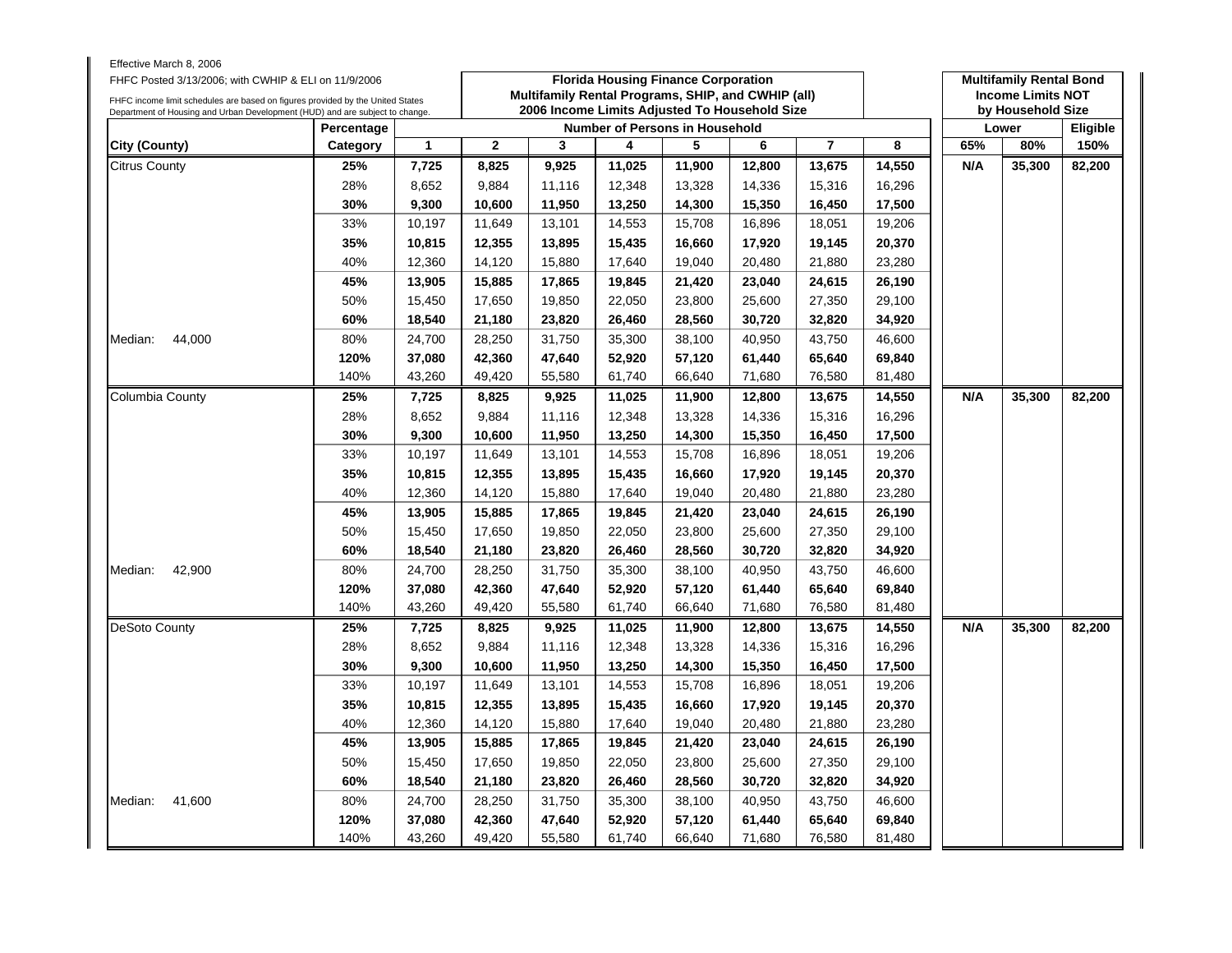| Effective March 8, 2006<br>FHFC Posted 3/13/2006; with CWHIP & ELI on 11/9/2006<br>FHFC income limit schedules are based on figures provided by the United States |            |              |              | Multifamily Rental Programs, SHIP, and CWHIP (all) |        | <b>Florida Housing Finance Corporation</b> |        |                |         |        | <b>Multifamily Rental Bond</b><br><b>Income Limits NOT</b> |          |
|-------------------------------------------------------------------------------------------------------------------------------------------------------------------|------------|--------------|--------------|----------------------------------------------------|--------|--------------------------------------------|--------|----------------|---------|--------|------------------------------------------------------------|----------|
| Department of Housing and Urban Development (HUD) and are subject to change.                                                                                      |            |              |              | 2006 Income Limits Adjusted To Household Size      |        |                                            |        |                |         |        | by Household Size                                          |          |
|                                                                                                                                                                   | Percentage |              |              |                                                    |        | <b>Number of Persons in Household</b>      |        |                |         |        | Lower                                                      | Eligible |
| City (County)                                                                                                                                                     | Category   | $\mathbf{1}$ | $\mathbf{2}$ | 3                                                  | 4      | 5                                          | 6      | $\overline{7}$ | 8       | 65%    | 80%                                                        | 150%     |
| Dixie County                                                                                                                                                      | 25%        | 7,725        | 8.825        | 9.925                                              | 11,025 | 11.900                                     | 12,800 | 13,675         | 14,550  | 28,665 | 35,300                                                     | 82,200   |
|                                                                                                                                                                   | 28%        | 8,652        | 9,884        | 11,116                                             | 12,348 | 13,328                                     | 14,336 | 15,316         | 16,296  |        |                                                            |          |
|                                                                                                                                                                   | 30%        | 9,300        | 10,600       | 11,950                                             | 13,250 | 14,300                                     | 15,350 | 16,450         | 17,500  |        |                                                            |          |
|                                                                                                                                                                   | 33%        | 10,197       | 11,649       | 13,101                                             | 14,553 | 15,708                                     | 16,896 | 18,051         | 19,206  |        |                                                            |          |
|                                                                                                                                                                   | 35%        | 10,815       | 12,355       | 13,895                                             | 15,435 | 16,660                                     | 17,920 | 19,145         | 20,370  |        |                                                            |          |
|                                                                                                                                                                   | 40%        | 12,360       | 14,120       | 15,880                                             | 17,640 | 19,040                                     | 20,480 | 21,880         | 23,280  |        |                                                            |          |
|                                                                                                                                                                   | 45%        | 13,905       | 15,885       | 17,865                                             | 19,845 | 21,420                                     | 23,040 | 24,615         | 26,190  |        |                                                            |          |
|                                                                                                                                                                   | 50%        | 15,450       | 17,650       | 19,850                                             | 22,050 | 23,800                                     | 25,600 | 27,350         | 29,100  |        |                                                            |          |
|                                                                                                                                                                   | 60%        | 18,540       | 21,180       | 23,820                                             | 26,460 | 28,560                                     | 30,720 | 32,820         | 34,920  |        |                                                            |          |
| 37,400<br>Median:                                                                                                                                                 | 80%        | 24,700       | 28,250       | 31,750                                             | 35,300 | 38,100                                     | 40,950 | 43,750         | 46,600  |        |                                                            |          |
|                                                                                                                                                                   | 120%       | 37,080       | 42,360       | 47,640                                             | 52,920 | 57,120                                     | 61,440 | 65,640         | 69,840  |        |                                                            |          |
|                                                                                                                                                                   | 140%       | 43,260       | 49,420       | 55,580                                             | 61,740 | 66,640                                     | 71,680 | 76,580         | 81,480  |        |                                                            |          |
| <b>Flagler County</b>                                                                                                                                             | 25%        | 9,725        | 11,100       | 12,500                                             | 13,875 | 14,975                                     | 16,100 | 17,200         | 18,325  | N/A    | 44,400                                                     | 83,250   |
|                                                                                                                                                                   | 28%        | 10,892       | 12,432       | 14,000                                             | 15,540 | 16,772                                     | 18,032 | 19,264         | 20,524  |        |                                                            |          |
|                                                                                                                                                                   | 30%        | 11,650       | 13,300       | 15,000                                             | 16,650 | 18,000                                     | 19,300 | 20,650         | 22,000  |        |                                                            |          |
|                                                                                                                                                                   | 33%        | 12,837       | 14,652       | 16,500                                             | 18,315 | 19,767                                     | 21,252 | 22,704         | 24,189  |        |                                                            |          |
|                                                                                                                                                                   | 35%        | 13,615       | 15,540       | 17,500                                             | 19,425 | 20,965                                     | 22,540 | 24,080         | 25,655  |        |                                                            |          |
|                                                                                                                                                                   | 40%        | 15,560       | 17,760       | 20,000                                             | 22,200 | 23,960                                     | 25,760 | 27,520         | 29,320  |        |                                                            |          |
|                                                                                                                                                                   | 45%        | 17,505       | 19,980       | 22,500                                             | 24,975 | 26,955                                     | 28,980 | 30,960         | 32,985  |        |                                                            |          |
|                                                                                                                                                                   | 50%        | 19,450       | 22,200       | 25,000                                             | 27,750 | 29,950                                     | 32,200 | 34,400         | 36,650  |        |                                                            |          |
|                                                                                                                                                                   | 60%        | 23,340       | 26,640       | 30,000                                             | 33,300 | 35,940                                     | 38,640 | 41,280         | 43,980  |        |                                                            |          |
| 55,500<br>Median:                                                                                                                                                 | 80%        | 31,100       | 35,500       | 39,950                                             | 44,400 | 47,950                                     | 51,500 | 55,050         | 58,600  |        |                                                            |          |
|                                                                                                                                                                   | 120%       | 46,680       | 53,280       | 60,000                                             | 66,600 | 71,880                                     | 77,280 | 82,560         | 87,960  |        |                                                            |          |
|                                                                                                                                                                   | 140%       | 54,460       | 62,160       | 70,000                                             | 77,700 | 83,860                                     | 90,160 | 96,320         | 102,620 |        |                                                            |          |
| <b>Franklin County</b>                                                                                                                                            | 25%        | 7,725        | 8,825        | 9,925                                              | 11,025 | 11,900                                     | 12,800 | 13,675         | 14,550  | N/A    | 35,300                                                     | 82,200   |
|                                                                                                                                                                   | 28%        | 8,652        | 9,884        | 11,116                                             | 12,348 | 13,328                                     | 14,336 | 15,316         | 16,296  |        |                                                            |          |
|                                                                                                                                                                   | 30%        | 9,300        | 10,600       | 11,950                                             | 13,250 | 14,300                                     | 15,350 | 16,450         | 17,500  |        |                                                            |          |
|                                                                                                                                                                   | 33%        | 10,197       | 11,649       | 13,101                                             | 14,553 | 15,708                                     | 16,896 | 18,051         | 19,206  |        |                                                            |          |
|                                                                                                                                                                   | 35%        | 10,815       | 12,355       | 13,895                                             | 15,435 | 16,660                                     | 17,920 | 19,145         | 20,370  |        |                                                            |          |
|                                                                                                                                                                   | 40%        | 12,360       | 14,120       | 15,880                                             | 17,640 | 19,040                                     | 20,480 | 21,880         | 23,280  |        |                                                            |          |
|                                                                                                                                                                   | 45%        | 13,905       | 15,885       | 17,865                                             | 19,845 | 21,420                                     | 23,040 | 24,615         | 26,190  |        |                                                            |          |
|                                                                                                                                                                   | 50%        | 15,450       | 17,650       | 19,850                                             | 22,050 | 23,800                                     | 25,600 | 27,350         | 29,100  |        |                                                            |          |
|                                                                                                                                                                   | 60%        | 18,540       | 21,180       | 23,820                                             | 26,460 | 28,560                                     | 30,720 | 32,820         | 34,920  |        |                                                            |          |
| Median:<br>37,400                                                                                                                                                 | 80%        | 24,700       | 28,250       | 31,750                                             | 35,300 | 38,100                                     | 40,950 | 43,750         | 46,600  |        |                                                            |          |
|                                                                                                                                                                   | 120%       | 37,080       | 42,360       | 47,640                                             | 52,920 | 57,120                                     | 61,440 | 65,640         | 69,840  |        |                                                            |          |
|                                                                                                                                                                   | 140%       | 43,260       | 49,420       | 55,580                                             | 61,740 | 66,640                                     | 71,680 | 76,580         | 81,480  |        |                                                            |          |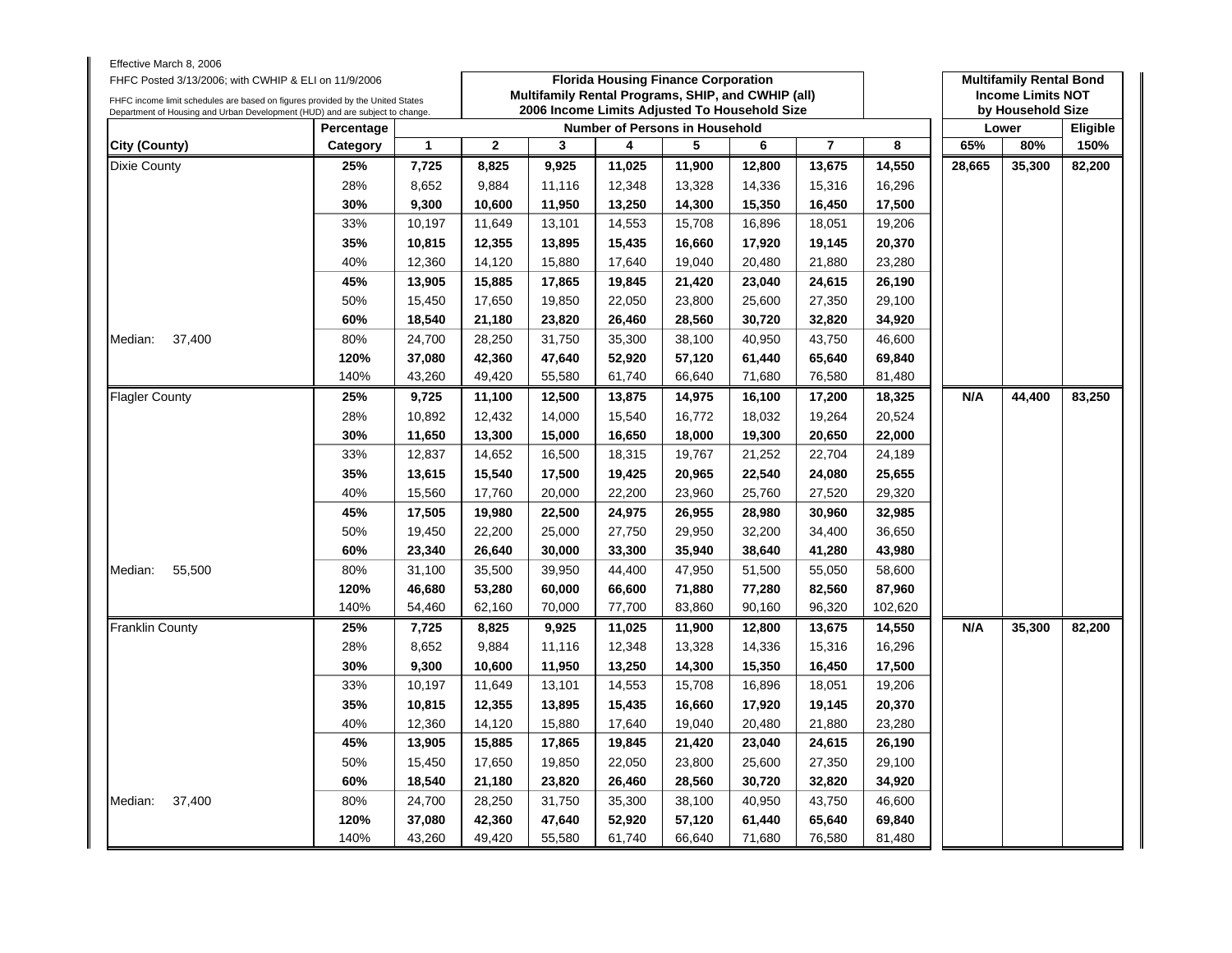| Effective March 8, 2006<br>FHFC Posted 3/13/2006; with CWHIP & ELI on 11/9/2006<br>FHFC income limit schedules are based on figures provided by the United States<br>Department of Housing and Urban Development (HUD) and are subject to change. |              |                  |                  | Multifamily Rental Programs, SHIP, and CWHIP (all)<br>2006 Income Limits Adjusted To Household Size |                  | <b>Florida Housing Finance Corporation</b> |                  |                  |                  |     | <b>Multifamily Rental Bond</b><br><b>Income Limits NOT</b><br>by Household Size |          |
|---------------------------------------------------------------------------------------------------------------------------------------------------------------------------------------------------------------------------------------------------|--------------|------------------|------------------|-----------------------------------------------------------------------------------------------------|------------------|--------------------------------------------|------------------|------------------|------------------|-----|---------------------------------------------------------------------------------|----------|
|                                                                                                                                                                                                                                                   | Percentage   |                  |                  |                                                                                                     |                  | Number of Persons in Household             |                  |                  |                  |     | Lower                                                                           | Eligible |
| City (County)                                                                                                                                                                                                                                     | Category     | 1                | $\overline{2}$   | 3                                                                                                   | 4                | 5                                          | 6                | $\overline{7}$   | 8                | 65% | 80%                                                                             | 150%     |
| <b>Glades County</b>                                                                                                                                                                                                                              | 25%          | 7,725            | 8,825            | 9,925                                                                                               | 11,025           | 11,900                                     | 12,800           | 13,675           | 14,550           | N/A | 35,300                                                                          | 82,200   |
|                                                                                                                                                                                                                                                   | 28%          | 8,652            | 9,884            | 11,116                                                                                              | 12,348           | 13,328                                     | 14,336           | 15,316           | 16,296           |     |                                                                                 |          |
|                                                                                                                                                                                                                                                   | 30%          | 9,300            | 10,600           | 11,950                                                                                              | 13,250           | 14,300                                     | 15,350           | 16,450           | 17,500           |     |                                                                                 |          |
|                                                                                                                                                                                                                                                   | 33%          | 10,197           | 11,649           | 13,101                                                                                              | 14,553           | 15,708                                     | 16,896           | 18,051           | 19,206           |     |                                                                                 |          |
|                                                                                                                                                                                                                                                   | 35%          | 10,815           | 12,355           | 13,895                                                                                              | 15,435           | 16,660                                     | 17,920           | 19,145           | 20,370           |     |                                                                                 |          |
|                                                                                                                                                                                                                                                   | 40%          | 12,360           | 14,120           | 15,880                                                                                              | 17,640           | 19,040                                     | 20,480           | 21,880           | 23,280           |     |                                                                                 |          |
|                                                                                                                                                                                                                                                   | 45%          | 13,905           | 15,885           | 17,865                                                                                              | 19,845           | 21,420                                     | 23,040           | 24,615           | 26,190           |     |                                                                                 |          |
|                                                                                                                                                                                                                                                   | 50%          | 15,450           | 17,650           | 19,850                                                                                              | 22,050           | 23,800                                     | 25,600           | 27,350           | 29,100           |     |                                                                                 |          |
|                                                                                                                                                                                                                                                   | 60%          | 18,540           | 21,180           | 23,820                                                                                              | 26,460           | 28,560                                     | 30,720           | 32,820           | 34,920           |     |                                                                                 |          |
| 40,700<br>Median:                                                                                                                                                                                                                                 | 80%          | 24,700           | 28,250           | 31,750                                                                                              | 35,300           | 38,100                                     | 40,950           | 43,750           | 46,600           |     |                                                                                 |          |
|                                                                                                                                                                                                                                                   | 120%         | 37,080           | 42,360           | 47,640                                                                                              | 52,920           | 57,120                                     | 61,440           | 65,640           | 69,840           |     |                                                                                 |          |
|                                                                                                                                                                                                                                                   | 140%         | 43,260           | 49,420           | 55,580                                                                                              | 61,740           | 66,640                                     | 71,680           | 76,580           | 81,480           |     |                                                                                 |          |
| <b>Gulf County</b>                                                                                                                                                                                                                                | 25%          | 7,725            | 8,825            | 9,925                                                                                               | 11,025           | 11,900                                     | 12,800           | 13,675           | 14,550           | N/A | 35,300                                                                          | 82,200   |
|                                                                                                                                                                                                                                                   | 28%          | 8,652            | 9,884            | 11,116                                                                                              | 12,348           | 13,328                                     | 14,336           | 15,316           | 16,296           |     |                                                                                 |          |
|                                                                                                                                                                                                                                                   | 30%          | 9,300            | 10,600           | 11,950                                                                                              | 13,250           | 14,300                                     | 15,350           | 16,450           | 17,500           |     |                                                                                 |          |
|                                                                                                                                                                                                                                                   | 33%          | 10,197           | 11,649           | 13,101                                                                                              | 14,553           | 15,708                                     | 16,896           | 18,051           | 19,206           |     |                                                                                 |          |
|                                                                                                                                                                                                                                                   | 35%          | 10,815           | 12,355           | 13,895                                                                                              | 15,435           | 16,660                                     | 17,920           | 19,145           | 20,370           |     |                                                                                 |          |
|                                                                                                                                                                                                                                                   | 40%          | 12,360           | 14,120           | 15,880                                                                                              | 17,640           | 19,040                                     | 20,480           | 21,880           | 23,280           |     |                                                                                 |          |
|                                                                                                                                                                                                                                                   | 45%          | 13,905           | 15,885           | 17,865                                                                                              | 19,845           | 21,420                                     | 23,040           | 24,615           | 26,190           |     |                                                                                 |          |
|                                                                                                                                                                                                                                                   | 50%          | 15,450           | 17,650           | 19,850                                                                                              | 22,050           | 23,800                                     | 25,600           | 27,350           | 29,100           |     |                                                                                 |          |
|                                                                                                                                                                                                                                                   | 60%          | 18,540           | 21,180           | 23,820                                                                                              | 26,460           | 28,560                                     | 30,720           | 32,820           | 34,920           |     |                                                                                 |          |
| 43,300<br>Median:                                                                                                                                                                                                                                 | 80%          | 24,700           | 28,250           | 31,750                                                                                              | 35,300           | 38,100                                     | 40,950           | 43,750           | 46,600           |     |                                                                                 |          |
|                                                                                                                                                                                                                                                   | 120%         | 37,080           | 42,360           | 47,640                                                                                              | 52,920           | 57,120                                     | 61,440           | 65,640           | 69,840           |     |                                                                                 |          |
|                                                                                                                                                                                                                                                   | 140%         | 43,260           | 49,420           | 55,580                                                                                              | 61,740           | 66,640                                     | 71,680           | 76,580           | 81,480           |     |                                                                                 |          |
| <b>Hamilton County</b>                                                                                                                                                                                                                            | 25%          | 7,725            | 8,825            | 9,925                                                                                               | 11,025           | 11,900                                     | 12,800           | 13,675           | 14,550           | N/A | 35,300                                                                          | 82,200   |
|                                                                                                                                                                                                                                                   | 28%          | 8,652            | 9,884            | 11,116                                                                                              | 12,348           | 13,328                                     | 14,336           | 15,316           | 16,296           |     |                                                                                 |          |
|                                                                                                                                                                                                                                                   | 30%          | 9.300            | 10,600           | 11,950                                                                                              | 13,250           | 14,300                                     | 15,350           | 16,450           | 17,500           |     |                                                                                 |          |
|                                                                                                                                                                                                                                                   | 33%          | 10,197           | 11,649           | 13,101                                                                                              | 14,553           | 15,708                                     | 16,896           | 18,051           | 19,206           |     |                                                                                 |          |
|                                                                                                                                                                                                                                                   | 35%          | 10,815           | 12,355           | 13,895                                                                                              | 15,435           | 16,660                                     | 17,920           | 19,145           | 20,370           |     |                                                                                 |          |
|                                                                                                                                                                                                                                                   | 40%          | 12,360           | 14,120           | 15,880                                                                                              | 17,640           | 19,040                                     | 20,480           | 21,880           | 23,280           |     |                                                                                 |          |
|                                                                                                                                                                                                                                                   | 45%          | 13,905           | 15,885           | 17,865                                                                                              | 19,845           | 21,420                                     | 23,040           | 24,615           | 26,190           |     |                                                                                 |          |
|                                                                                                                                                                                                                                                   | 50%          | 15,450           | 17,650           | 19,850                                                                                              | 22,050           | 23,800                                     | 25,600           | 27,350           | 29,100           |     |                                                                                 |          |
|                                                                                                                                                                                                                                                   | 60%          | 18,540           |                  | 23,820                                                                                              | 26,460           | 28,560                                     | 30,720           | 32,820           | 34,920           |     |                                                                                 |          |
| 36,500<br>Median:                                                                                                                                                                                                                                 | 80%          | 24,700           | 21,180           |                                                                                                     | 35,300           | 38,100                                     | 40,950           | 43,750           | 46,600           |     |                                                                                 |          |
|                                                                                                                                                                                                                                                   |              |                  | 28,250           | 31,750                                                                                              |                  |                                            |                  |                  |                  |     |                                                                                 |          |
|                                                                                                                                                                                                                                                   | 120%<br>140% | 37,080<br>43,260 | 42,360<br>49,420 | 47,640<br>55,580                                                                                    | 52,920<br>61,740 | 57,120<br>66,640                           | 61,440<br>71,680 | 65,640<br>76,580 | 69,840<br>81,480 |     |                                                                                 |          |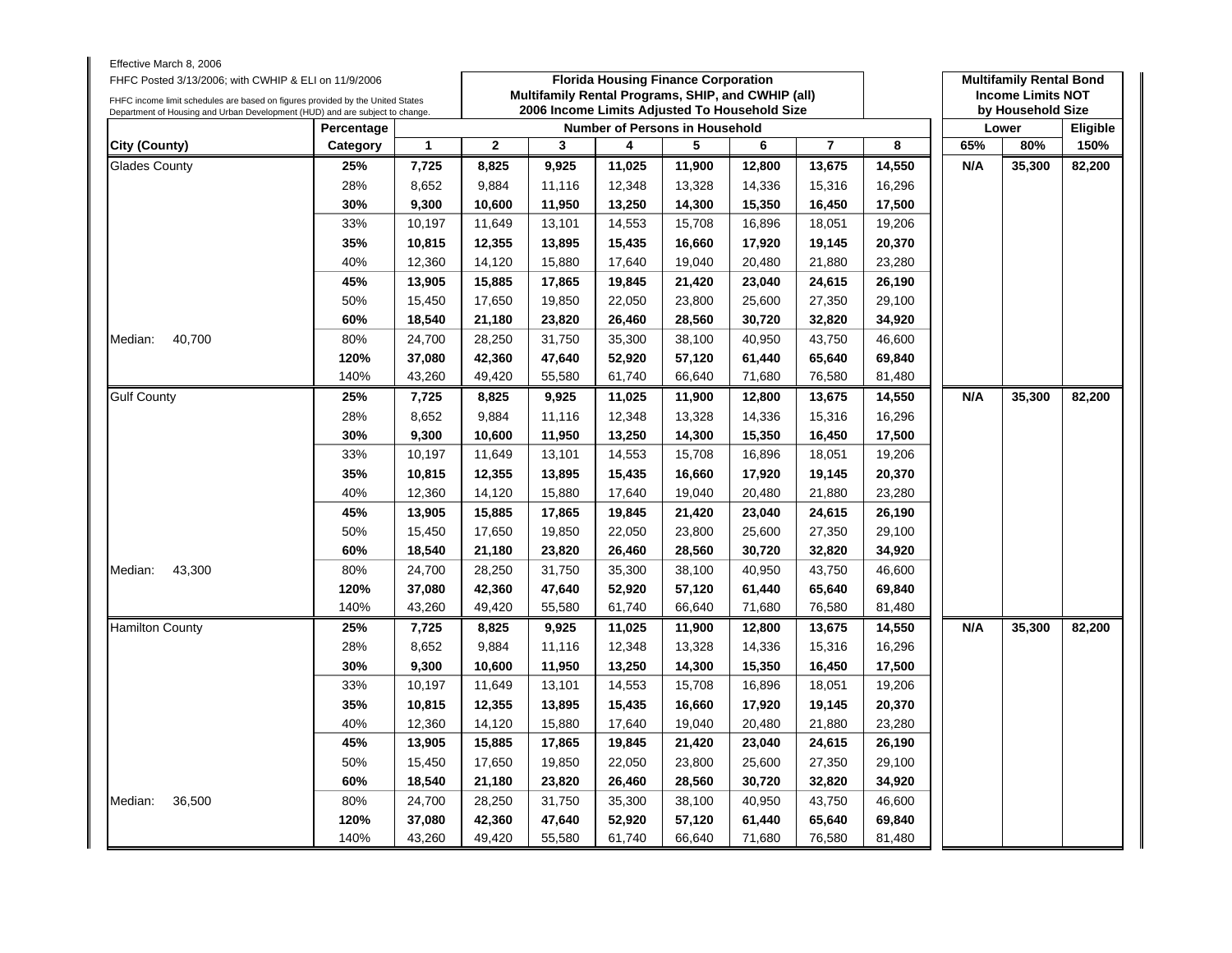| Effective March 8, 2006<br>FHFC Posted 3/13/2006; with CWHIP & ELI on 11/9/2006<br>FHFC income limit schedules are based on figures provided by the United States<br>Department of Housing and Urban Development (HUD) and are subject to change. |            |                                                | <b>Florida Housing Finance Corporation</b><br>Multifamily Rental Programs, SHIP, and CWHIP (all)<br>2006 Income Limits Adjusted To Household Size |        |        |        |        |                |        |     | <b>Multifamily Rental Bond</b><br><b>Income Limits NOT</b><br>by Household Size |          |  |
|---------------------------------------------------------------------------------------------------------------------------------------------------------------------------------------------------------------------------------------------------|------------|------------------------------------------------|---------------------------------------------------------------------------------------------------------------------------------------------------|--------|--------|--------|--------|----------------|--------|-----|---------------------------------------------------------------------------------|----------|--|
|                                                                                                                                                                                                                                                   | Percentage | Number of Persons in Household                 |                                                                                                                                                   |        |        |        |        |                |        |     | Lower                                                                           | Eligible |  |
| City (County)                                                                                                                                                                                                                                     | Category   | $\mathbf{1}$                                   | $\overline{2}$                                                                                                                                    | 3      | 4      | 5      | 6      | $\overline{7}$ | 8      | 65% | 80%                                                                             | 150%     |  |
| <b>Hardee County</b>                                                                                                                                                                                                                              | 25%        | 7,725                                          | 8,825                                                                                                                                             | 9,925  | 11,025 | 11,900 | 12,800 | 13,675         | 14,550 | N/A | 35,300                                                                          | 82,200   |  |
|                                                                                                                                                                                                                                                   | 28%        | 8,652                                          | 9,884                                                                                                                                             | 11,116 | 12,348 | 13,328 | 14,336 | 15,316         | 16,296 |     |                                                                                 |          |  |
|                                                                                                                                                                                                                                                   | 30%        | 9,300                                          | 10,600                                                                                                                                            | 11,950 | 13,250 | 14,300 | 15,350 | 16,450         | 17,500 |     |                                                                                 |          |  |
|                                                                                                                                                                                                                                                   | 33%        | 10,197                                         | 11,649                                                                                                                                            | 13,101 | 14,553 | 15,708 | 16,896 | 18,051         | 19,206 |     |                                                                                 |          |  |
|                                                                                                                                                                                                                                                   | 35%        | 10,815                                         | 12,355                                                                                                                                            | 13,895 | 15,435 | 16,660 | 17,920 | 19,145         | 20,370 |     |                                                                                 |          |  |
|                                                                                                                                                                                                                                                   | 40%        | 12,360                                         | 14,120                                                                                                                                            | 15,880 | 17,640 | 19,040 | 20,480 | 21,880         | 23,280 |     |                                                                                 |          |  |
|                                                                                                                                                                                                                                                   | 45%        | 13,905<br>15,885<br>17,865<br>19,845<br>21,420 | 23,040                                                                                                                                            | 24,615 | 26,190 |        |        |                |        |     |                                                                                 |          |  |
|                                                                                                                                                                                                                                                   | 50%        | 15,450                                         | 17,650                                                                                                                                            | 19,850 | 22,050 | 23,800 | 25,600 | 27,350         | 29,100 |     |                                                                                 |          |  |
|                                                                                                                                                                                                                                                   | 60%        | 18,540                                         | 21,180                                                                                                                                            | 23,820 | 26,460 | 28,560 | 30,720 | 32,820         | 34,920 |     |                                                                                 |          |  |
| Median:<br>39,000                                                                                                                                                                                                                                 | 80%        | 24,700                                         | 28,250                                                                                                                                            | 31,750 | 35,300 | 38,100 | 40,950 | 43,750         | 46,600 |     |                                                                                 |          |  |
|                                                                                                                                                                                                                                                   | 120%       | 37,080                                         | 42,360                                                                                                                                            | 47,640 | 52,920 | 57,120 | 61,440 | 65,640         | 69,840 |     |                                                                                 |          |  |
|                                                                                                                                                                                                                                                   | 140%       | 43,260                                         | 49,420                                                                                                                                            | 55,580 | 61,740 | 66,640 | 71,680 | 76,580         | 81,480 |     |                                                                                 |          |  |
| <b>Hendry County</b>                                                                                                                                                                                                                              | 25%        | 7,725                                          | 8,825                                                                                                                                             | 9,925  | 11,025 | 11,900 | 12,800 | 13,675         | 14,550 | N/A | 35,300                                                                          | 82,200   |  |
|                                                                                                                                                                                                                                                   | 28%        | 8,652                                          | 9,884                                                                                                                                             | 11,116 | 12,348 | 13,328 | 14,336 | 15,316         | 16,296 |     |                                                                                 |          |  |
|                                                                                                                                                                                                                                                   | 30%        | 9,300                                          | 10,600                                                                                                                                            | 11,950 | 13,250 | 14,300 | 15,350 | 16,450         | 17,500 |     |                                                                                 |          |  |
|                                                                                                                                                                                                                                                   | 33%        | 10,197                                         | 11,649                                                                                                                                            | 13,101 | 14,553 | 15,708 | 16,896 | 18,051         | 19,206 |     |                                                                                 |          |  |
|                                                                                                                                                                                                                                                   | 35%        | 10,815                                         | 12,355                                                                                                                                            | 13,895 | 15,435 | 16,660 | 17,920 | 19,145         | 20,370 |     |                                                                                 |          |  |
|                                                                                                                                                                                                                                                   | 40%        | 12,360                                         | 14,120                                                                                                                                            | 15,880 | 17,640 | 19,040 | 20,480 | 21,880         | 23,280 |     |                                                                                 |          |  |
|                                                                                                                                                                                                                                                   | 45%        | 13,905                                         | 15,885                                                                                                                                            | 17,865 | 19,845 | 21,420 | 23,040 | 24,615         | 26,190 |     |                                                                                 |          |  |
|                                                                                                                                                                                                                                                   | 50%        | 15,450                                         | 17,650                                                                                                                                            | 19,850 | 22,050 | 23,800 | 25,600 | 27,350         | 29,100 |     |                                                                                 |          |  |
|                                                                                                                                                                                                                                                   | 60%        | 18,540                                         | 21,180                                                                                                                                            | 23,820 | 26,460 | 28,560 | 30,720 | 32,820         | 34,920 |     |                                                                                 |          |  |
| 41,800<br>Median:                                                                                                                                                                                                                                 | 80%        | 24,700                                         | 28,250                                                                                                                                            | 31,750 | 35,300 | 38,100 | 40,950 | 43,750         | 46,600 |     |                                                                                 |          |  |
|                                                                                                                                                                                                                                                   | 120%       | 37,080                                         | 42,360                                                                                                                                            | 47,640 | 52,920 | 57,120 | 61,440 | 65,640         | 69,840 |     |                                                                                 |          |  |
|                                                                                                                                                                                                                                                   | 140%       | 43,260                                         | 49,420                                                                                                                                            | 55,580 | 61,740 | 66,640 | 71,680 | 76,580         | 81,480 |     |                                                                                 |          |  |
| <b>Highlands County</b>                                                                                                                                                                                                                           | 25%        | 8,075                                          | 9,225                                                                                                                                             | 10,375 | 11,525 | 12,450 | 13,375 | 14,300         | 15,225 | N/A | 36,900                                                                          | 82,200   |  |
|                                                                                                                                                                                                                                                   | 28%        | 9,044                                          | 10,332                                                                                                                                            | 11,620 | 12,908 | 13,944 | 14,980 | 16,016         | 17,052 |     |                                                                                 |          |  |
|                                                                                                                                                                                                                                                   | 30%        | 9.700                                          | 11,100                                                                                                                                            | 12,450 | 13,850 | 14,950 | 16,050 | 17,150         | 18,300 |     |                                                                                 |          |  |
|                                                                                                                                                                                                                                                   | 33%        | 10,659                                         | 12,177                                                                                                                                            | 13,695 | 15,213 | 16,434 | 17,655 | 18,876         | 20,097 |     |                                                                                 |          |  |
|                                                                                                                                                                                                                                                   | 35%        | 11,305                                         | 12,915                                                                                                                                            | 14,525 | 16,135 | 17,430 | 18,725 | 20,020         | 21,315 |     |                                                                                 |          |  |
|                                                                                                                                                                                                                                                   | 40%        | 12,920                                         | 14,760                                                                                                                                            | 16,600 | 18,440 | 19,920 | 21,400 | 22,880         | 24,360 |     |                                                                                 |          |  |
|                                                                                                                                                                                                                                                   | 45%        | 14,535                                         | 16,605                                                                                                                                            | 18,675 | 20,745 | 22,410 | 24,075 | 25,740         | 27,405 |     |                                                                                 |          |  |
|                                                                                                                                                                                                                                                   | 50%        | 16,150                                         | 18,450                                                                                                                                            | 20,750 | 23,050 | 24,900 | 26,750 | 28,600         | 30,450 |     |                                                                                 |          |  |
|                                                                                                                                                                                                                                                   | 60%        | 19,380                                         | 22,140                                                                                                                                            | 24,900 | 27,660 | 29,880 | 32,100 | 34,320         | 36,540 |     |                                                                                 |          |  |
| Median:<br>43,400                                                                                                                                                                                                                                 | 80%        | 25,850                                         | 29,500                                                                                                                                            | 33,200 | 36,900 | 39,850 | 42,800 | 45,750         | 48,700 |     |                                                                                 |          |  |
|                                                                                                                                                                                                                                                   | 120%       | 38,760                                         | 44,280                                                                                                                                            | 49,800 | 55,320 | 59,760 | 64,200 | 68,640         | 73,080 |     |                                                                                 |          |  |
|                                                                                                                                                                                                                                                   | 140%       | 45,220                                         | 51,660                                                                                                                                            | 58,100 | 64,540 | 69,720 | 74,900 | 80,080         | 85,260 |     |                                                                                 |          |  |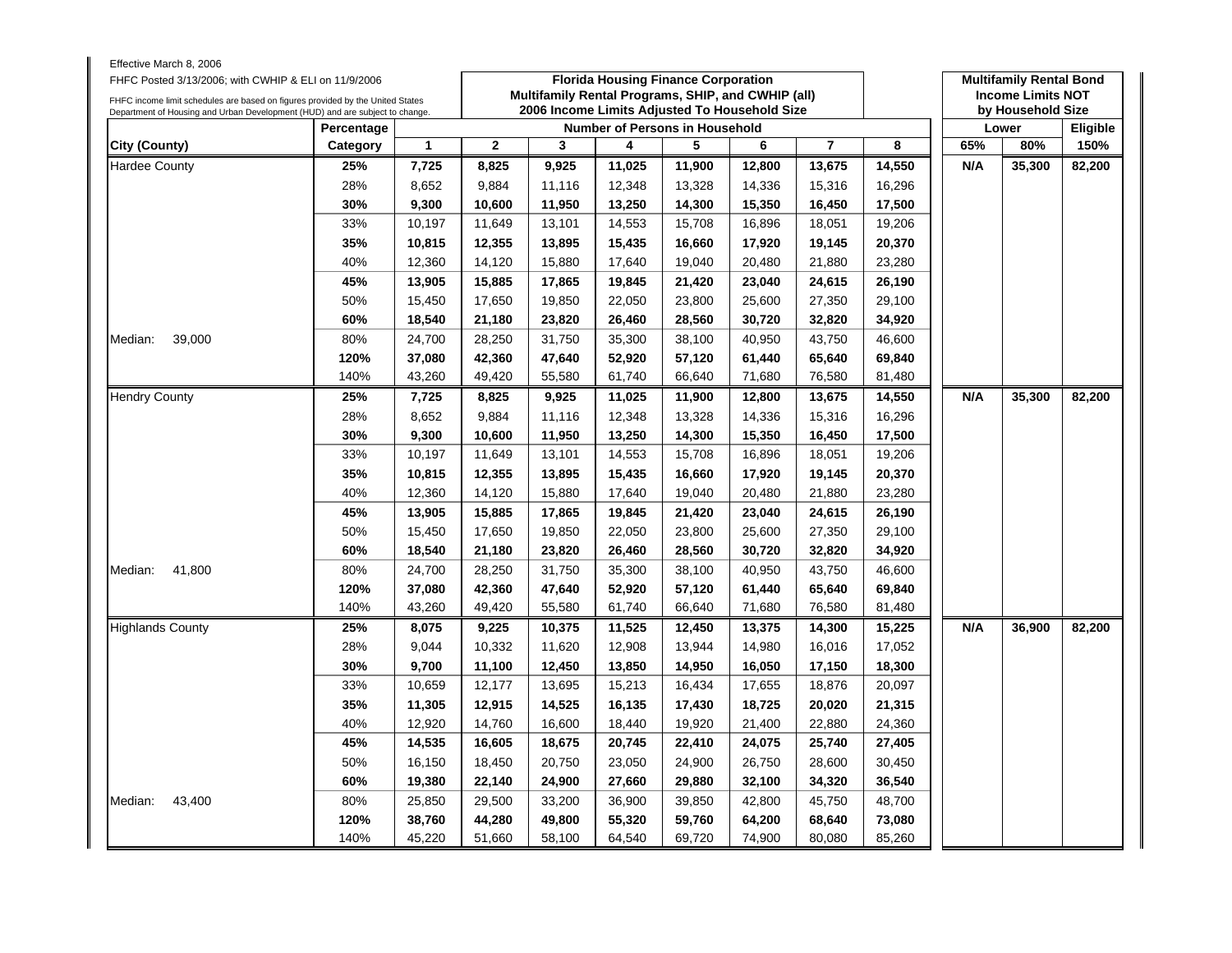| Effective March 8, 2006<br>FHFC Posted 3/13/2006; with CWHIP & ELI on 11/9/2006<br>FHFC income limit schedules are based on figures provided by the United States |                                                                                        |              |                | <b>Florida Housing Finance Corporation</b><br>Multifamily Rental Programs, SHIP, and CWHIP (all) |        | <b>Multifamily Rental Bond</b><br><b>Income Limits NOT</b><br>by Household Size |        |                |        |     |        |                  |
|-------------------------------------------------------------------------------------------------------------------------------------------------------------------|----------------------------------------------------------------------------------------|--------------|----------------|--------------------------------------------------------------------------------------------------|--------|---------------------------------------------------------------------------------|--------|----------------|--------|-----|--------|------------------|
| Department of Housing and Urban Development (HUD) and are subject to change.                                                                                      | 2006 Income Limits Adjusted To Household Size<br><b>Number of Persons in Household</b> |              |                |                                                                                                  |        |                                                                                 |        |                | Lower  |     |        |                  |
| City (County)                                                                                                                                                     | Percentage<br>Category                                                                 | $\mathbf{1}$ | $\overline{2}$ | 3                                                                                                | 4      | 5                                                                               | 6      | $\overline{7}$ | 8      | 65% | 80%    | Eligible<br>150% |
| <b>Holmes County</b>                                                                                                                                              | 25%                                                                                    | 7,725        | 8,825          | 9,925                                                                                            | 11,025 | 11,900                                                                          | 12,800 | 13,675         | 14,550 | N/A | 35,300 | 82,200           |
|                                                                                                                                                                   | 28%                                                                                    | 8,652        | 9,884          | 11,116                                                                                           | 12,348 | 13,328                                                                          | 14,336 | 15,316         | 16,296 |     |        |                  |
|                                                                                                                                                                   | 30%                                                                                    | 9,300        | 10,600         | 11,950                                                                                           | 13,250 | 14,300                                                                          | 15,350 | 16,450         | 17,500 |     |        |                  |
|                                                                                                                                                                   | 33%                                                                                    | 10,197       | 11,649         | 13,101                                                                                           | 14,553 | 15,708                                                                          | 16,896 | 18,051         | 19,206 |     |        |                  |
|                                                                                                                                                                   | 35%                                                                                    | 10,815       | 12,355         | 13,895                                                                                           | 15,435 | 16,660                                                                          | 17,920 | 19,145         | 20,370 |     |        |                  |
|                                                                                                                                                                   | 40%                                                                                    | 12,360       | 14,120         | 15,880                                                                                           | 17,640 | 19,040                                                                          | 20,480 | 21,880         | 23,280 |     |        |                  |
|                                                                                                                                                                   | 45%                                                                                    | 13,905       | 15,885         | 17,865                                                                                           | 19,845 | 21,420                                                                          | 23,040 | 24,615         | 26,190 |     |        |                  |
|                                                                                                                                                                   | 50%                                                                                    | 15,450       | 17,650         | 19,850                                                                                           | 22,050 | 23,800                                                                          | 25,600 | 27,350         | 29,100 |     |        |                  |
|                                                                                                                                                                   | 60%                                                                                    | 18,540       | 21,180         | 23,820                                                                                           | 26,460 | 28,560                                                                          | 30,720 | 32,820         | 34,920 |     |        |                  |
| Median:<br>41,300                                                                                                                                                 | 80%                                                                                    | 24,700       | 28,250         | 31,750                                                                                           | 35,300 | 38,100                                                                          | 40,950 | 43,750         | 46,600 |     |        |                  |
|                                                                                                                                                                   | 120%                                                                                   | 37,080       | 42,360         | 47,640                                                                                           | 52,920 | 57,120                                                                          | 61,440 | 65,640         | 69,840 |     |        |                  |
|                                                                                                                                                                   | 140%                                                                                   | 43,260       | 49,420         | 55,580                                                                                           | 61,740 | 66,640                                                                          | 71,680 | 76,580         | 81,480 |     |        |                  |
| Jackson County                                                                                                                                                    | 25%                                                                                    | 7,725        | 8,825          | 9,925                                                                                            | 11,025 | 11,900                                                                          | 12,800 | 13,675         | 14,550 | N/A | 35,300 | 82,200           |
|                                                                                                                                                                   | 28%                                                                                    | 8,652        | 9,884          | 11,116                                                                                           | 12,348 | 13,328                                                                          | 14,336 | 15,316         | 16,296 |     |        |                  |
|                                                                                                                                                                   | 30%                                                                                    | 9,300        | 10,600         | 11,950                                                                                           | 13,250 | 14,300                                                                          | 15,350 | 16,450         | 17,500 |     |        |                  |
|                                                                                                                                                                   | 33%                                                                                    | 10,197       | 11,649         | 13,101                                                                                           | 14,553 | 15,708                                                                          | 16,896 | 18,051         | 19,206 |     |        |                  |
|                                                                                                                                                                   | 35%                                                                                    | 10,815       | 12,355         | 13,895                                                                                           | 15,435 | 16,660                                                                          | 17,920 | 19,145         | 20,370 |     |        |                  |
|                                                                                                                                                                   | 40%                                                                                    | 12,360       | 14,120         | 15,880                                                                                           | 17,640 | 19,040                                                                          | 20,480 | 21,880         | 23,280 |     |        |                  |
|                                                                                                                                                                   | 45%                                                                                    | 13,905       | 15,885         | 17,865                                                                                           | 19,845 | 21,420                                                                          | 23,040 | 24,615         | 26,190 |     |        |                  |
|                                                                                                                                                                   | 50%                                                                                    | 15,450       | 17,650         | 19,850                                                                                           | 22,050 | 23,800                                                                          | 25,600 | 27,350         | 29,100 |     |        |                  |
|                                                                                                                                                                   | 60%                                                                                    | 18,540       | 21,180         | 23,820                                                                                           | 26,460 | 28,560                                                                          | 30,720 | 32,820         | 34,920 |     |        |                  |
| 44,000<br>Median:                                                                                                                                                 | 80%                                                                                    | 24,700       | 28,250         | 31,750                                                                                           | 35,300 | 38,100                                                                          | 40,950 | 43,750         | 46,600 |     |        |                  |
|                                                                                                                                                                   | 120%                                                                                   | 37,080       | 42,360         | 47,640                                                                                           | 52,920 | 57,120                                                                          | 61,440 | 65,640         | 69,840 |     |        |                  |
|                                                                                                                                                                   | 140%                                                                                   | 43,260       | 49,420         | 55,580                                                                                           | 61,740 | 66,640                                                                          | 71,680 | 76,580         | 81,480 |     |        |                  |
| _afayette County                                                                                                                                                  | 25%                                                                                    | 7,725        | 8,825          | 9,925                                                                                            | 11,025 | 11,900                                                                          | 12,800 | 13,675         | 14,550 | N/A | 35,300 | 82,200           |
|                                                                                                                                                                   | 28%                                                                                    | 8,652        | 9,884          | 11,116                                                                                           | 12,348 | 13,328                                                                          | 14,336 | 15,316         | 16,296 |     |        |                  |
|                                                                                                                                                                   | 30%                                                                                    | 9,300        | 10,600         | 11,950                                                                                           | 13,250 | 14,300                                                                          | 15,350 | 16,450         | 17,500 |     |        |                  |
|                                                                                                                                                                   | 33%                                                                                    | 10,197       | 11,649         | 13,101                                                                                           | 14,553 | 15,708                                                                          | 16,896 | 18,051         | 19,206 |     |        |                  |
|                                                                                                                                                                   | 35%                                                                                    | 10,815       | 12,355         | 13,895                                                                                           | 15,435 | 16,660                                                                          | 17,920 | 19,145         | 20,370 |     |        |                  |
|                                                                                                                                                                   | 40%                                                                                    | 12,360       | 14,120         | 15,880                                                                                           | 17,640 | 19,040                                                                          | 20,480 | 21,880         | 23,280 |     |        |                  |
|                                                                                                                                                                   | 45%                                                                                    | 13,905       | 15,885         | 17,865                                                                                           | 19,845 | 21,420                                                                          | 23,040 | 24,615         | 26,190 |     |        |                  |
|                                                                                                                                                                   | 50%                                                                                    | 15,450       | 17,650         | 19,850                                                                                           | 22,050 | 23,800                                                                          | 25,600 | 27,350         | 29,100 |     |        |                  |
|                                                                                                                                                                   | 60%                                                                                    | 18,540       | 21,180         | 23,820                                                                                           | 26,460 | 28,560                                                                          | 30,720 | 32,820         | 34,920 |     |        |                  |
| Median:<br>42,400                                                                                                                                                 | 80%                                                                                    | 24,700       | 28,250         | 31,750                                                                                           | 35,300 | 38,100                                                                          | 40,950 | 43,750         | 46,600 |     |        |                  |
|                                                                                                                                                                   | 120%                                                                                   | 37,080       | 42,360         | 47,640                                                                                           | 52,920 | 57,120                                                                          | 61,440 | 65,640         | 69,840 |     |        |                  |
|                                                                                                                                                                   | 43,260<br>140%                                                                         |              | 49,420         | 55,580                                                                                           | 61,740 | 66,640                                                                          | 71,680 | 76,580         | 81,480 |     |        |                  |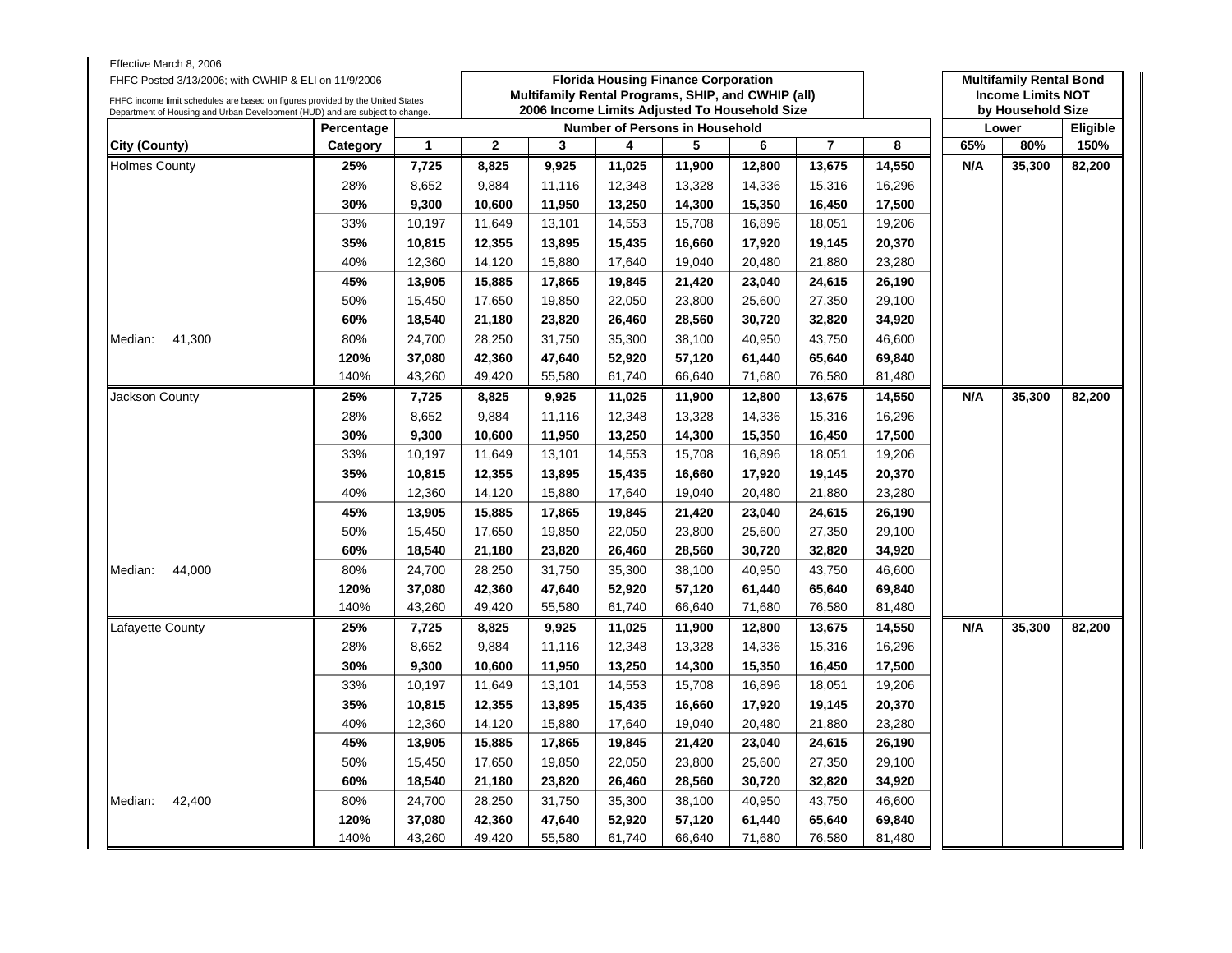| Effective March 8, 2006<br>FHFC Posted 3/13/2006; with CWHIP & ELI on 11/9/2006<br>FHFC income limit schedules are based on figures provided by the United States<br>Department of Housing and Urban Development (HUD) and are subject to change. |               |                                       | <b>Florida Housing Finance Corporation</b><br>Multifamily Rental Programs, SHIP, and CWHIP (all)<br>2006 Income Limits Adjusted To Household Size |        |        |        |        |                |        |     | <b>Multifamily Rental Bond</b><br><b>Income Limits NOT</b><br>by Household Size |          |  |
|---------------------------------------------------------------------------------------------------------------------------------------------------------------------------------------------------------------------------------------------------|---------------|---------------------------------------|---------------------------------------------------------------------------------------------------------------------------------------------------|--------|--------|--------|--------|----------------|--------|-----|---------------------------------------------------------------------------------|----------|--|
|                                                                                                                                                                                                                                                   | Percentage    | <b>Number of Persons in Household</b> |                                                                                                                                                   |        |        |        |        |                |        |     | Lower                                                                           | Eligible |  |
| City (County)                                                                                                                                                                                                                                     | Category      | $\mathbf{1}$                          | $\overline{2}$                                                                                                                                    | 3      | 4      | 5      | 6      | $\overline{7}$ | 8      | 65% | 80%                                                                             | 150%     |  |
| Levy County                                                                                                                                                                                                                                       | 25%           | 7,725                                 | 8,825                                                                                                                                             | 9,925  | 11,025 | 11,900 | 12,800 | 13,675         | 14,550 | N/A | 35,300                                                                          | 82,200   |  |
|                                                                                                                                                                                                                                                   | 28%           | 8,652                                 | 9,884                                                                                                                                             | 11,116 | 12,348 | 13,328 | 14,336 | 15,316         | 16,296 |     |                                                                                 |          |  |
|                                                                                                                                                                                                                                                   | 30%           | 9,300                                 | 10,600                                                                                                                                            | 11,950 | 13,250 | 14,300 | 15,350 | 16,450         | 17,500 |     |                                                                                 |          |  |
|                                                                                                                                                                                                                                                   | 33%           | 10,197                                | 11,649                                                                                                                                            | 13,101 | 14,553 | 15,708 | 16,896 | 18,051         | 19,206 |     |                                                                                 |          |  |
|                                                                                                                                                                                                                                                   | 35%           | 10,815                                | 12,355                                                                                                                                            | 13,895 | 15,435 | 16,660 | 17,920 | 19,145         | 20,370 |     |                                                                                 |          |  |
|                                                                                                                                                                                                                                                   | 40%           | 12,360                                | 14,120                                                                                                                                            | 15,880 | 17,640 | 19,040 | 20,480 | 21,880         | 23,280 |     |                                                                                 |          |  |
|                                                                                                                                                                                                                                                   | 45%           | 13,905                                | 15,885                                                                                                                                            | 17,865 | 19,845 | 21,420 | 23,040 | 24,615         | 26,190 |     |                                                                                 |          |  |
|                                                                                                                                                                                                                                                   | 50%           | 15,450                                | 17,650                                                                                                                                            | 19,850 | 22,050 | 23,800 | 25,600 | 27,350         | 29,100 |     |                                                                                 |          |  |
|                                                                                                                                                                                                                                                   | 60%           | 18,540                                | 21,180                                                                                                                                            | 23,820 | 26,460 | 28,560 | 30,720 | 32,820         | 34,920 |     |                                                                                 |          |  |
| Median:<br>36,800                                                                                                                                                                                                                                 | 80%<br>24,700 |                                       | 28,250                                                                                                                                            | 31,750 | 35,300 | 38,100 | 40,950 | 43,750         | 46,600 |     |                                                                                 |          |  |
|                                                                                                                                                                                                                                                   | 120%          | 37,080                                | 42,360                                                                                                                                            | 47,640 | 52,920 | 57,120 | 61,440 | 65,640         | 69,840 |     |                                                                                 |          |  |
|                                                                                                                                                                                                                                                   | 140%          | 43,260                                | 49,420                                                                                                                                            | 55,580 | 61,740 | 66,640 | 71,680 | 76,580         | 81,480 |     |                                                                                 |          |  |
| Liberty County                                                                                                                                                                                                                                    | 25%           | 7,725                                 | 8,825                                                                                                                                             | 9,925  | 11,025 | 11,900 | 12,800 | 13,675         | 14,550 | N/A | 35,300                                                                          | 82,200   |  |
|                                                                                                                                                                                                                                                   | 28%           | 8,652                                 | 9,884                                                                                                                                             | 11,116 | 12,348 | 13,328 | 14,336 | 15,316         | 16,296 |     |                                                                                 |          |  |
|                                                                                                                                                                                                                                                   | 30%           | 9,300                                 | 10,600                                                                                                                                            | 11,950 | 13,250 | 14,300 | 15,350 | 16,450         | 17,500 |     |                                                                                 |          |  |
|                                                                                                                                                                                                                                                   | 33%           | 10,197                                | 11,649                                                                                                                                            | 13,101 | 14,553 | 15,708 | 16,896 | 18,051         | 19,206 |     |                                                                                 |          |  |
|                                                                                                                                                                                                                                                   | 35%           | 10,815                                | 12,355                                                                                                                                            | 13,895 | 15,435 | 16,660 | 17,920 | 19,145         | 20,370 |     |                                                                                 |          |  |
|                                                                                                                                                                                                                                                   | 40%           | 12,360                                | 14,120                                                                                                                                            | 15,880 | 17,640 | 19,040 | 20,480 | 21,880         | 23,280 |     |                                                                                 |          |  |
|                                                                                                                                                                                                                                                   | 45%           | 13,905                                | 15,885                                                                                                                                            | 17,865 | 19,845 | 21,420 | 23,040 | 24,615         | 26,190 |     |                                                                                 |          |  |
|                                                                                                                                                                                                                                                   | 50%           | 15,450                                | 17,650                                                                                                                                            | 19,850 | 22,050 | 23,800 | 25,600 | 27,350         | 29,100 |     |                                                                                 |          |  |
|                                                                                                                                                                                                                                                   | 60%           | 18,540                                | 21,180                                                                                                                                            | 23,820 | 26,460 | 28,560 | 30,720 | 32,820         | 34,920 |     |                                                                                 |          |  |
| 41,100<br>Median:                                                                                                                                                                                                                                 | 80%           | 24,700                                | 28,250                                                                                                                                            | 31,750 | 35,300 | 38,100 | 40,950 | 43,750         | 46,600 |     |                                                                                 |          |  |
|                                                                                                                                                                                                                                                   | 120%          | 37,080                                | 42,360                                                                                                                                            | 47,640 | 52,920 | 57,120 | 61,440 | 65,640         | 69,840 |     |                                                                                 |          |  |
|                                                                                                                                                                                                                                                   | 140%          | 43,260                                | 49,420                                                                                                                                            | 55,580 | 61,740 | 66,640 | 71,680 | 76,580         | 81,480 |     |                                                                                 |          |  |
| <b>Madison County</b>                                                                                                                                                                                                                             | 25%           | 7,725                                 | 8,825                                                                                                                                             | 9,925  | 11,025 | 11,900 | 12,800 | 13,675         | 14,550 | N/A | 35,300                                                                          | 82,200   |  |
|                                                                                                                                                                                                                                                   | 28%           | 8,652                                 | 9,884                                                                                                                                             | 11,116 | 12,348 | 13,328 | 14,336 | 15,316         | 16,296 |     |                                                                                 |          |  |
|                                                                                                                                                                                                                                                   | 30%           | 9,300                                 | 10,600                                                                                                                                            | 11,950 | 13,250 | 14,300 | 15,350 | 16,450         | 17,500 |     |                                                                                 |          |  |
|                                                                                                                                                                                                                                                   | 33%           | 10,197                                | 11,649                                                                                                                                            | 13,101 | 14,553 | 15,708 | 16,896 | 18,051         | 19,206 |     |                                                                                 |          |  |
|                                                                                                                                                                                                                                                   | 35%           | 10,815                                | 12,355                                                                                                                                            | 13,895 | 15,435 | 16,660 | 17,920 | 19,145         | 20,370 |     |                                                                                 |          |  |
|                                                                                                                                                                                                                                                   | 40%           | 12,360                                | 14,120                                                                                                                                            | 15,880 | 17,640 | 19,040 | 20,480 | 21,880         | 23,280 |     |                                                                                 |          |  |
|                                                                                                                                                                                                                                                   | 45%           | 13,905                                | 15,885                                                                                                                                            | 17,865 | 19,845 | 21,420 | 23,040 | 24,615         | 26,190 |     |                                                                                 |          |  |
|                                                                                                                                                                                                                                                   | 50%           | 15,450                                | 17,650                                                                                                                                            | 19,850 | 22,050 | 23,800 | 25,600 | 27,350         | 29,100 |     |                                                                                 |          |  |
|                                                                                                                                                                                                                                                   | 60%           | 18,540                                | 21,180                                                                                                                                            | 23,820 | 26,460 | 28,560 | 30,720 | 32,820         | 34,920 |     |                                                                                 |          |  |
| 38,200<br>Median:                                                                                                                                                                                                                                 | 80%           | 24,700                                | 28,250                                                                                                                                            | 31,750 | 35,300 | 38,100 | 40,950 | 43,750         | 46,600 |     |                                                                                 |          |  |
|                                                                                                                                                                                                                                                   | 120%          | 37,080                                | 42,360                                                                                                                                            | 47,640 | 52,920 | 57,120 | 61,440 | 65,640         | 69,840 |     |                                                                                 |          |  |
|                                                                                                                                                                                                                                                   | 140%          | 43,260                                | 49,420                                                                                                                                            | 55,580 | 61,740 | 66,640 | 71,680 | 76,580         | 81,480 |     |                                                                                 |          |  |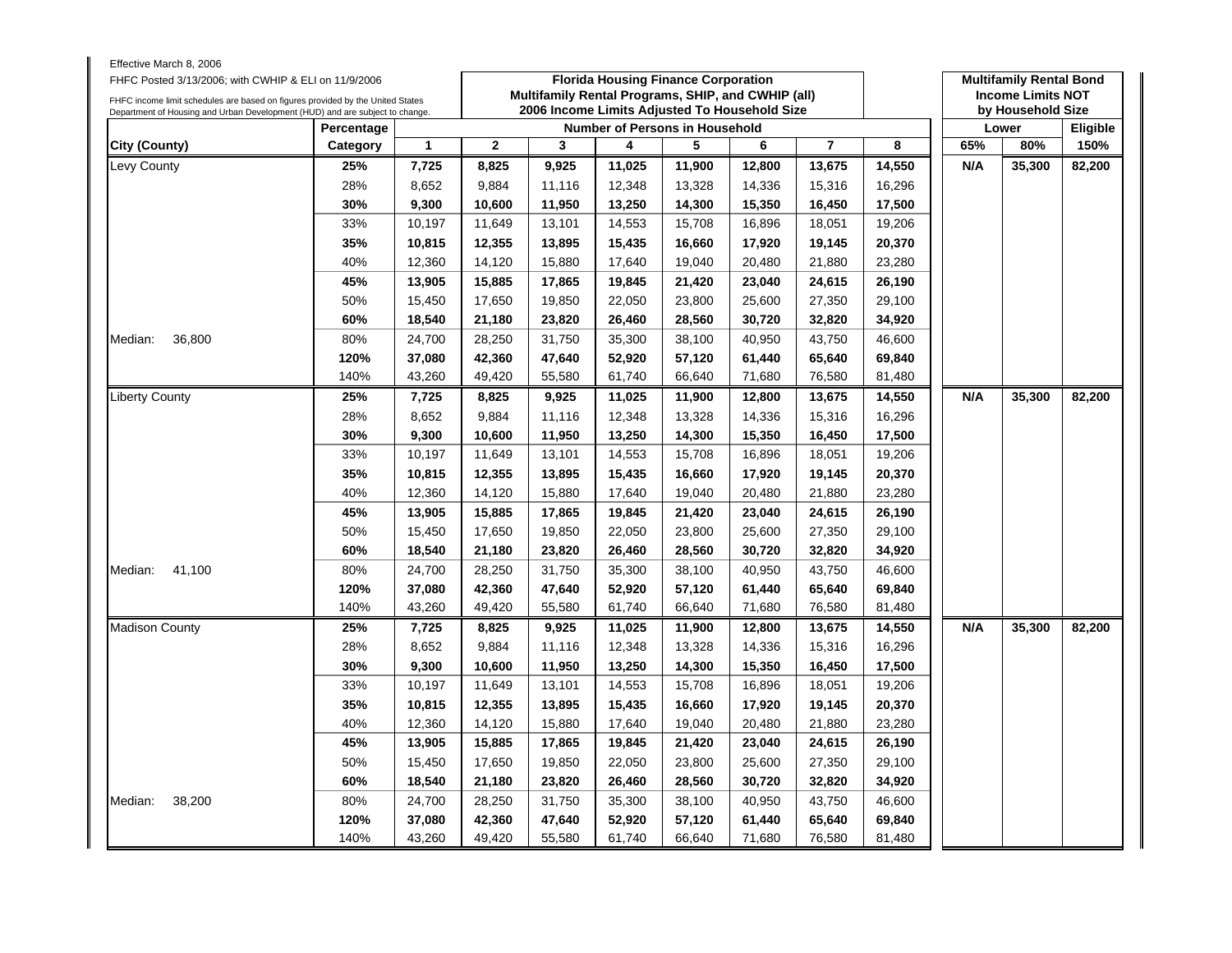| Effective March 8, 2006<br>FHFC Posted 3/13/2006; with CWHIP & ELI on 11/9/2006                                                                                |            |        |                | <b>Florida Housing Finance Corporation</b><br>Multifamily Rental Programs, SHIP, and CWHIP (all) |                                       |        |                   |                |         |     |        | <b>Multifamily Rental Bond</b><br><b>Income Limits NOT</b> |  |  |  |
|----------------------------------------------------------------------------------------------------------------------------------------------------------------|------------|--------|----------------|--------------------------------------------------------------------------------------------------|---------------------------------------|--------|-------------------|----------------|---------|-----|--------|------------------------------------------------------------|--|--|--|
| FHFC income limit schedules are based on figures provided by the United States<br>Department of Housing and Urban Development (HUD) and are subject to change. |            |        |                | 2006 Income Limits Adjusted To Household Size                                                    |                                       |        | by Household Size |                |         |     |        |                                                            |  |  |  |
|                                                                                                                                                                | Percentage |        |                |                                                                                                  | <b>Number of Persons in Household</b> |        |                   |                |         |     |        |                                                            |  |  |  |
| City (County)                                                                                                                                                  | Category   | 1      | $\overline{2}$ | 3                                                                                                | 4                                     | 5      | 6                 | $\overline{7}$ | 8       | 65% | 80%    | 150%                                                       |  |  |  |
| Monroe County                                                                                                                                                  | 25%        | 10,675 | 12,200         | 13,725                                                                                           | 15,250                                | 16,475 | 17,700            | 18,900         | 20,125  | N/A | 48,800 | 91,500                                                     |  |  |  |
|                                                                                                                                                                | 28%        | 11,956 | 13,664         | 15,372                                                                                           | 17,080                                | 18,452 | 19,824            | 21,168         | 22,540  |     |        |                                                            |  |  |  |
|                                                                                                                                                                | 30%        | 12,800 | 14,650         | 16,450                                                                                           | 18,300                                | 19,750 | 21,250            | 22,700         | 24,150  |     |        |                                                            |  |  |  |
|                                                                                                                                                                | 33%        | 14,091 | 16,104         | 18,117                                                                                           | 20,130                                | 21,747 | 23,364            | 24,948         | 26,565  |     |        |                                                            |  |  |  |
|                                                                                                                                                                | 35%        | 14,945 | 17,080         | 19,215                                                                                           | 21,350                                | 23,065 | 24,780            | 26,460         | 28,175  |     |        |                                                            |  |  |  |
|                                                                                                                                                                | 40%        | 17,080 | 19,520         | 21,960                                                                                           | 24,400                                | 26,360 | 28,320            | 30,240         | 32,200  |     |        |                                                            |  |  |  |
|                                                                                                                                                                | 45%        | 19,215 | 21,960         | 24,705                                                                                           | 27,450                                | 29,655 | 31,860            | 34,020         | 36,225  |     |        |                                                            |  |  |  |
|                                                                                                                                                                | 50%        | 21,350 | 24,400         | 27,450                                                                                           | 30,500                                | 32,950 | 35,400            | 37,800         | 40,250  |     |        |                                                            |  |  |  |
|                                                                                                                                                                | 60%        | 25,620 | 29,280         | 32,940                                                                                           | 36,600                                | 39,540 | 42,480            | 45,360         | 48,300  |     |        |                                                            |  |  |  |
| 61,000<br>Median:                                                                                                                                              | 80%        | 34,150 | 39,050         | 43,900                                                                                           | 48,800                                | 52,700 | 56,600            | 60,500         | 64,400  |     |        |                                                            |  |  |  |
|                                                                                                                                                                | 120%       | 51,240 | 58,560         | 65,880                                                                                           | 73,200                                | 79,080 | 84,960            | 90,720         | 96,600  |     |        |                                                            |  |  |  |
|                                                                                                                                                                | 140%       | 59,780 | 68,320         | 76,860                                                                                           | 85,400                                | 92,260 | 99,120            | 105,840        | 112,700 |     |        |                                                            |  |  |  |
|                                                                                                                                                                | 150%       | 64,050 | 73,200         | 82,350                                                                                           | 91,500                                | 98,850 | 106,200           | 113,400        | 120,750 |     |        |                                                            |  |  |  |
| Okeechobee County                                                                                                                                              | 25%        | 7,725  | 8,825          | 9,925                                                                                            | 11,025                                | 11,900 | 12,800            | 13,675         | 14,550  | N/A | 35,300 | 82,200                                                     |  |  |  |
|                                                                                                                                                                | 28%        | 8,652  | 9,884          | 11,116                                                                                           | 12,348                                | 13,328 | 14,336            | 15,316         | 16,296  |     |        |                                                            |  |  |  |
|                                                                                                                                                                | 30%        | 9,300  | 10,600         | 11,950                                                                                           | 13,250                                | 14,300 | 15,350            | 16,450         | 17,500  |     |        |                                                            |  |  |  |
|                                                                                                                                                                | 33%        | 10,197 | 11,649         | 13,101                                                                                           | 14,553                                | 15,708 | 16,896            | 18,051         | 19,206  |     |        |                                                            |  |  |  |
|                                                                                                                                                                | 35%        | 10,815 | 12,355         | 13,895                                                                                           | 15,435                                | 16,660 | 17,920            | 19,145         | 20,370  |     |        |                                                            |  |  |  |
|                                                                                                                                                                | 40%        | 12,360 | 14,120         | 15,880                                                                                           | 17,640                                | 19,040 | 20,480            | 21,880         | 23,280  |     |        |                                                            |  |  |  |
|                                                                                                                                                                | 45%        | 13,905 | 15,885         | 17,865                                                                                           | 19,845                                | 21,420 | 23,040            | 24,615         | 26,190  |     |        |                                                            |  |  |  |
|                                                                                                                                                                | 50%        | 15,450 | 17,650         | 19,850                                                                                           | 22,050                                | 23,800 | 25,600            | 27,350         | 29,100  |     |        |                                                            |  |  |  |
|                                                                                                                                                                | 60%        | 18,540 | 21,180         | 23,820                                                                                           | 26,460                                | 28,560 | 30,720            | 32,820         | 34,920  |     |        |                                                            |  |  |  |
| 42,300<br>Median:                                                                                                                                              | 80%        | 24,700 | 28,250         | 31,750                                                                                           | 35,300                                | 38,100 | 40,950            | 43,750         | 46,600  |     |        |                                                            |  |  |  |
|                                                                                                                                                                | 120%       | 37,080 | 42,360         | 47,640                                                                                           | 52,920                                | 57,120 | 61,440            | 65,640         | 69,840  |     |        |                                                            |  |  |  |
|                                                                                                                                                                | 140%       | 43,260 | 49,420         | 55,580                                                                                           | 61,740                                | 66,640 | 71,680            | 76,580         | 81,480  |     |        |                                                            |  |  |  |
| <b>Putnam County</b>                                                                                                                                           | 25%        | 7,725  | 8,825          | 9,925                                                                                            | 11,025                                | 11,900 | 12,800            | 13,675         | 14,550  | N/A | 35,300 | 82,200                                                     |  |  |  |
|                                                                                                                                                                | 28%        | 8,652  | 9,884          | 11,116                                                                                           | 12,348                                | 13,328 | 14,336            | 15,316         | 16,296  |     |        |                                                            |  |  |  |
|                                                                                                                                                                | 30%        | 9,300  | 10,600         | 11,950                                                                                           | 13,250                                | 14,300 | 15,350            | 16,450         | 17,500  |     |        |                                                            |  |  |  |
|                                                                                                                                                                | 33%        | 10,197 | 11,649         | 13,101                                                                                           | 14,553                                | 15,708 | 16,896            | 18,051         | 19,206  |     |        |                                                            |  |  |  |
|                                                                                                                                                                | 35%        | 10,815 | 12,355         | 13,895                                                                                           | 15,435                                | 16,660 | 17,920            | 19,145         | 20,370  |     |        |                                                            |  |  |  |
|                                                                                                                                                                | 40%        | 12,360 | 14,120         | 15,880                                                                                           | 17,640                                | 19,040 | 20,480            | 21,880         | 23,280  |     |        |                                                            |  |  |  |
|                                                                                                                                                                | 45%        | 13,905 | 15,885         | 17,865                                                                                           | 19,845                                | 21,420 | 23,040            | 24,615         | 26,190  |     |        |                                                            |  |  |  |
|                                                                                                                                                                | 50%        | 15,450 | 17,650         | 19,850                                                                                           | 22,050                                | 23,800 | 25,600            | 27,350         | 29,100  |     |        |                                                            |  |  |  |
|                                                                                                                                                                | 60%        | 18,540 | 21,180         | 23,820                                                                                           | 26,460                                | 28,560 | 30,720            | 32,820         | 34,920  |     |        |                                                            |  |  |  |
| Median:<br>41,500                                                                                                                                              | 80%        | 24,700 | 28,250         | 31,750                                                                                           | 35,300                                | 38,100 | 40,950            | 43,750         | 46,600  |     |        |                                                            |  |  |  |
|                                                                                                                                                                | 120%       | 37,080 | 42,360         | 47,640                                                                                           | 52,920                                | 57,120 | 61,440            | 65,640         | 69,840  |     |        |                                                            |  |  |  |
|                                                                                                                                                                | 140%       | 43,260 | 49,420         | 55,580                                                                                           | 61,740                                | 66,640 | 71,680            | 76,580         | 81,480  |     |        |                                                            |  |  |  |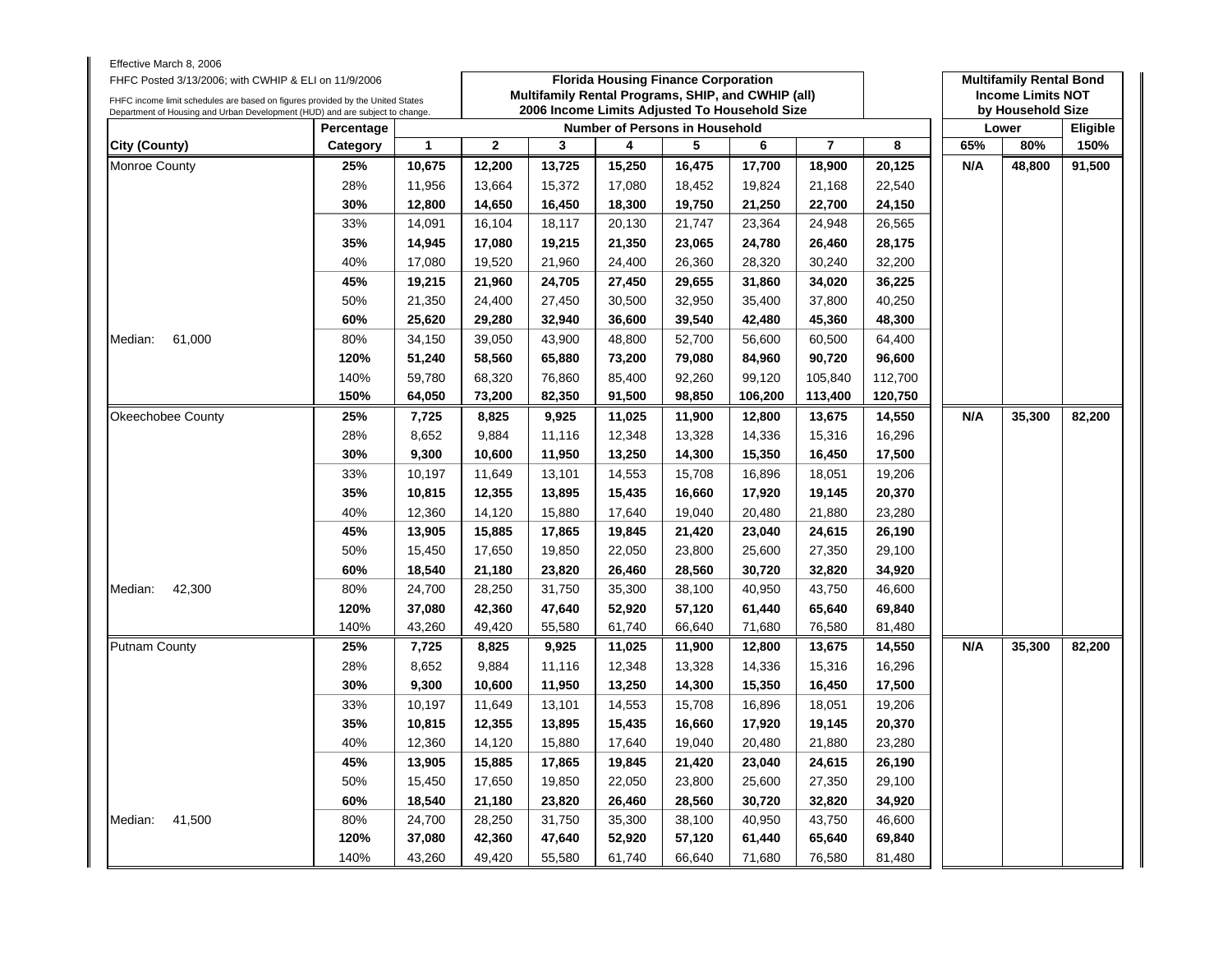| Effective March 8, 2006<br>FHFC Posted 3/13/2006; with CWHIP & ELI on 11/9/2006<br>FHFC income limit schedules are based on figures provided by the United States<br>Department of Housing and Urban Development (HUD) and are subject to change. |            |              | <b>Florida Housing Finance Corporation</b><br>Multifamily Rental Programs, SHIP, and CWHIP (all)<br>2006 Income Limits Adjusted To Household Size |        |        |        |        |                |        |     | <b>Multifamily Rental Bond</b><br><b>Income Limits NOT</b><br>by Household Size |          |  |  |
|---------------------------------------------------------------------------------------------------------------------------------------------------------------------------------------------------------------------------------------------------|------------|--------------|---------------------------------------------------------------------------------------------------------------------------------------------------|--------|--------|--------|--------|----------------|--------|-----|---------------------------------------------------------------------------------|----------|--|--|
|                                                                                                                                                                                                                                                   | Percentage |              | Number of Persons in Household                                                                                                                    |        |        |        |        |                |        |     |                                                                                 | Eligible |  |  |
| City (County)                                                                                                                                                                                                                                     | Category   | $\mathbf{1}$ | $\overline{2}$                                                                                                                                    | 3      | 4      | 5      | 6      | $\overline{7}$ | 8      | 65% | 80%                                                                             | 150%     |  |  |
| <b>Sumter County</b>                                                                                                                                                                                                                              | 25%        | 7,800        | 8,900                                                                                                                                             | 10,025 | 11,125 | 12,025 | 12,900 | 13,800         | 14,675 | N/A | 35,600                                                                          | 82,200   |  |  |
|                                                                                                                                                                                                                                                   | 28%        | 8,736        | 9,968                                                                                                                                             | 11,228 | 12,460 | 13,468 | 14,448 | 15,456         | 16,436 |     |                                                                                 |          |  |  |
|                                                                                                                                                                                                                                                   | 30%        | 9,350        | 10,700                                                                                                                                            | 12,000 | 13,350 | 14,400 | 15,500 | 16,550         | 17,600 |     |                                                                                 |          |  |  |
|                                                                                                                                                                                                                                                   | 33%        | 10,296       | 11,748                                                                                                                                            | 13,233 | 14,685 | 15,873 | 17,028 | 18,216         | 19,371 |     |                                                                                 |          |  |  |
|                                                                                                                                                                                                                                                   | 35%        | 10,920       | 12,460                                                                                                                                            | 14,035 | 15,575 | 16,835 | 18,060 | 19,320         | 20,545 |     |                                                                                 |          |  |  |
|                                                                                                                                                                                                                                                   | 40%        | 12,480       | 14,240                                                                                                                                            | 16,040 | 17,800 | 19,240 | 20,640 | 22,080         | 23,480 |     |                                                                                 |          |  |  |
|                                                                                                                                                                                                                                                   | 45%        | 14,040       | 16,020<br>18,045<br>20,025<br>23,220<br>26,415<br>21,645<br>24,840                                                                                |        |        |        |        |                |        |     |                                                                                 |          |  |  |
|                                                                                                                                                                                                                                                   | 50%        | 15,600       | 17,800                                                                                                                                            | 20,050 | 22,250 | 24,050 | 25,800 | 27,600         | 29,350 |     |                                                                                 |          |  |  |
|                                                                                                                                                                                                                                                   | 60%        | 18,720       | 21,360                                                                                                                                            | 24,060 | 26,700 | 28,860 | 30,960 | 33,120         | 35,220 |     |                                                                                 |          |  |  |
| 44,500<br>Median:                                                                                                                                                                                                                                 | 80%        | 24,900       | 28,500                                                                                                                                            | 32,050 | 35,600 | 38,450 | 41,300 | 44,150         | 47,000 |     |                                                                                 |          |  |  |
|                                                                                                                                                                                                                                                   | 120%       | 37,440       | 42,720                                                                                                                                            | 48,120 | 53,400 | 57,720 | 61,920 | 66,240         | 70,440 |     |                                                                                 |          |  |  |
|                                                                                                                                                                                                                                                   | 140%       | 43,680       | 49,840                                                                                                                                            | 56,140 | 62,300 | 67,340 | 72,240 | 77,280         | 82,180 |     |                                                                                 |          |  |  |
| <b>Suwannee County</b>                                                                                                                                                                                                                            | 25%        | 7,725        | 8,825                                                                                                                                             | 9,925  | 11,025 | 11,900 | 12,800 | 13,675         | 14,550 | N/A | 35,300                                                                          | 82,200   |  |  |
|                                                                                                                                                                                                                                                   | 28%        | 8,652        | 9,884                                                                                                                                             | 11,116 | 12,348 | 13,328 | 14,336 | 15,316         | 16,296 |     |                                                                                 |          |  |  |
|                                                                                                                                                                                                                                                   | 30%        | 9,300        | 10,600                                                                                                                                            | 11,950 | 13,250 | 14,300 | 15,350 | 16,450         | 17,500 |     |                                                                                 |          |  |  |
|                                                                                                                                                                                                                                                   | 33%        | 10,197       | 11,649                                                                                                                                            | 13,101 | 14,553 | 15,708 | 16,896 | 18,051         | 19,206 |     |                                                                                 |          |  |  |
|                                                                                                                                                                                                                                                   | 35%        | 10,815       | 12,355                                                                                                                                            | 13,895 | 15,435 | 16,660 | 17,920 | 19,145         | 20,370 |     |                                                                                 |          |  |  |
|                                                                                                                                                                                                                                                   | 40%        | 12,360       | 14,120                                                                                                                                            | 15,880 | 17,640 | 19,040 | 20,480 | 21,880         | 23,280 |     |                                                                                 |          |  |  |
|                                                                                                                                                                                                                                                   | 45%        | 13,905       | 15,885                                                                                                                                            | 17,865 | 19,845 | 21,420 | 23,040 | 24,615         | 26,190 |     |                                                                                 |          |  |  |
|                                                                                                                                                                                                                                                   | 50%        | 15,450       | 17,650                                                                                                                                            | 19,850 | 22,050 | 23,800 | 25,600 | 27,350         | 29,100 |     |                                                                                 |          |  |  |
|                                                                                                                                                                                                                                                   | 60%        | 18,540       | 21,180                                                                                                                                            | 23,820 | 26,460 | 28,560 | 30,720 | 32,820         | 34,920 |     |                                                                                 |          |  |  |
| 40,800<br>Median:                                                                                                                                                                                                                                 | 80%        | 24,700       | 28,250                                                                                                                                            | 31,750 | 35,300 | 38,100 | 40,950 | 43,750         | 46,600 |     |                                                                                 |          |  |  |
|                                                                                                                                                                                                                                                   | 120%       | 37,080       | 42,360                                                                                                                                            | 47,640 | 52,920 | 57,120 | 61,440 | 65,640         | 69,840 |     |                                                                                 |          |  |  |
|                                                                                                                                                                                                                                                   | 140%       | 43,260       | 49,420                                                                                                                                            | 55,580 | 61,740 | 66,640 | 71,680 | 76,580         | 81,480 |     |                                                                                 |          |  |  |
| <b>Taylor County</b>                                                                                                                                                                                                                              | 25%        | 7,725        | 8,825                                                                                                                                             | 9,925  | 11,025 | 11,900 | 12,800 | 13,675         | 14,550 | N/A | 35,300                                                                          | 82,200   |  |  |
|                                                                                                                                                                                                                                                   | 28%        | 8,652        | 9,884                                                                                                                                             | 11,116 | 12,348 | 13,328 | 14,336 | 15,316         | 16,296 |     |                                                                                 |          |  |  |
|                                                                                                                                                                                                                                                   | 30%        | 9.300        | 10,600                                                                                                                                            | 11,950 | 13,250 | 14,300 | 15,350 | 16,450         | 17,500 |     |                                                                                 |          |  |  |
|                                                                                                                                                                                                                                                   | 33%        | 10,197       | 11,649                                                                                                                                            | 13,101 | 14,553 | 15,708 | 16,896 | 18,051         | 19,206 |     |                                                                                 |          |  |  |
|                                                                                                                                                                                                                                                   | 35%        | 10,815       | 12,355                                                                                                                                            | 13,895 | 15,435 | 16,660 | 17,920 | 19,145         | 20,370 |     |                                                                                 |          |  |  |
|                                                                                                                                                                                                                                                   | 40%        | 12,360       | 14,120                                                                                                                                            | 15,880 | 17,640 | 19,040 | 20,480 | 21,880         | 23,280 |     |                                                                                 |          |  |  |
|                                                                                                                                                                                                                                                   | 45%        | 13,905       | 15,885                                                                                                                                            | 17,865 | 19,845 | 21,420 | 23,040 | 24,615         | 26,190 |     |                                                                                 |          |  |  |
|                                                                                                                                                                                                                                                   | 50%        | 15,450       | 17,650                                                                                                                                            | 19,850 | 22,050 | 23,800 | 25,600 | 27,350         | 29,100 |     |                                                                                 |          |  |  |
|                                                                                                                                                                                                                                                   | 60%        | 18,540       | 21,180                                                                                                                                            | 23,820 | 26,460 | 28,560 | 30,720 | 32,820         | 34,920 |     |                                                                                 |          |  |  |
| 41,800<br>Median:                                                                                                                                                                                                                                 | 80%        | 24,700       | 28,250                                                                                                                                            | 31,750 | 35,300 | 38,100 | 40,950 | 43,750         | 46,600 |     |                                                                                 |          |  |  |
|                                                                                                                                                                                                                                                   | 120%       | 37,080       | 42,360                                                                                                                                            | 47,640 | 52,920 | 57,120 | 61,440 | 65,640         | 69,840 |     |                                                                                 |          |  |  |
|                                                                                                                                                                                                                                                   | 140%       | 43,260       | 49,420                                                                                                                                            | 55,580 | 61,740 | 66,640 | 71,680 | 76,580         | 81,480 |     |                                                                                 |          |  |  |